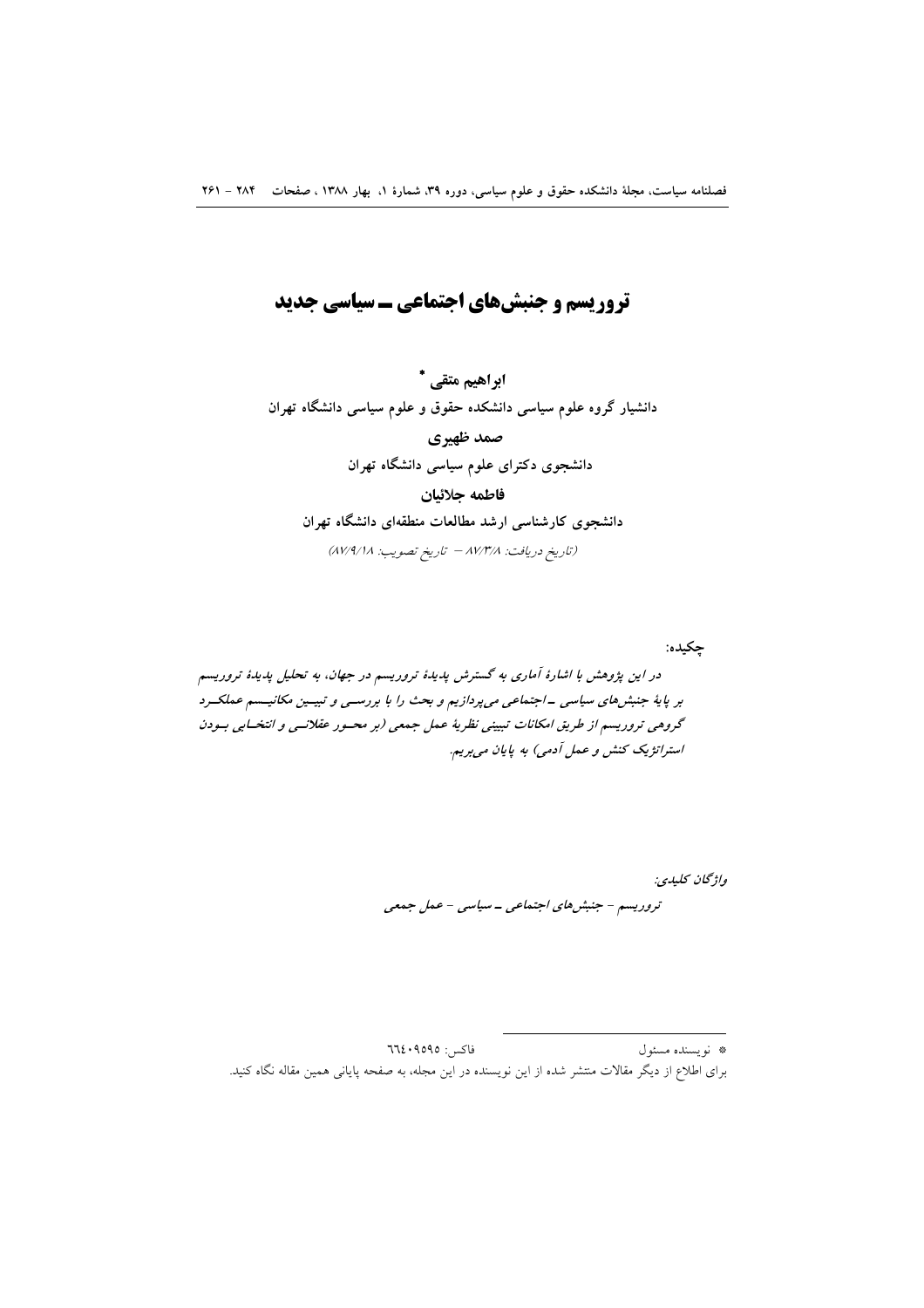#### مقدمه

پدیدهٔ تروریسم در جهان در حال گسترش است. این پدیده مخـصوصاً از آغــاز ربــع آخــر قرن بیستم میلادی به شدت فراگیر شده است. «براساس آمارهای وزارت امور خارجـه ایـالات متحده در فاصله سال0های ۱۹۶۸ و ۱۹۸۲ تقریباً ۸۰۰۰ اقـدام تروریــستی بــه ثبــت اســت نــرخ سالانه وقوع اقدامات تروریستی بین ۶۰۰ تا ۵۸۰ در نوسان بوده است کـه حـدوداً بـه رقـم دو عملیات در هر روز می رسد. این اقدامات عمدتاً در ایالات متحده و کشورهای ارویــای غربــی متمرکز بوده است.» (بورینه، ۱۳۸۴، ص ۱۱۵). آمار دیگر نشان میدهد که «از زمان حمله به سـفارت ایالات متحده در بیروت در آوریل سال ۱۹۸۳، حدود ۱۸۸ حملـه تروریــستی صــرفاً انتحــاری جداگانه در سراسر جهان، در لبنان، اسرائیل، سریلانکا، هند، پاکستان، افغانستان، پمن، ترکیـه، روسیه و ایالات متحده اتفاق افتاده است. در هر کدام از ۱۸۸ مورد حملهٔ تروریـستی انتحـاری از سال ۱۹۸۰ تا ۲۰۰۱ بطور میانگین ۱۳ نفر کشته شدهاند (بدون احتساب کشتههایی که بطـور بی سابقه در حادثه ١١ سيتامبر كشته شدند و همچنين بدون احتساب حملهكنندگان).

در همین دوره، بطور کلی حدوداً ۴۱۵۵ مورد رویداد تروریستی در سراسر دنیا اتفاق افتاده است و در طی آنها ۳۲۰۷ نفر کشته شدهاند (باز بدون احتـساب حادثـه ۱۱ سـیتامبر). از سـال ۱۹۸۰ م تا ۲۰۰۱ م، حملات انتحاری ۳ درصد کل حملات تروریستی و در عین حال ۴۸ درصد کل کشتههای تروریستی را شامل بوده است (بـاز بـدون احتـساب حادثـه ۱۱ سـیتامبر) (pape, 2003, p. 343)

این میزان پدیدههای تروریستی در جهان که صرفاً در دههٔ آخر قرن بیستم اتفاق افتـادهانــد (و در دههٔ اول قرن بیست و یکم اَمارها تکان دهنده تراز اَن هستند) تنها شکل متعارف پدیــدهٔ تروریسم در جهان است و فراگیر شدن آن نیز بدان علت است که اقــدامات تروریــستی نتــایج مطلوبی را برای تروریستها به ارمغان می آورد.

علاوه از پدیدههای تروریستی متعارف (Conventional) که براساس شواهد موجود در سطح جهان بطور وحشتناکی گسترش پیـدا کـرده و همچنـان رو بـه گـسترش اسـت، پدیـدههـای تروريستي نامتعارف (unconventional) نيز كه وحشتناك تـر از نــوع متعــارف آن اســت، جوامــع امروز و زیرساختهای شبکهای حیاتی، اقتصادی، سیاسی و … آن را تهدید میکنـد. تروریــسم مجبازي و تروريسم Nuclear, Biological, Chemical) NBC) از مصاديق تروريسم نامتعبارف است.

دنیای امروز، دنیای رسانهها و رایانههاست. ملتها و ساختارهای حیاتی آنها هر روز بـیش از پیش به شبکههای رایانهای وابسته می شوند. مـردم در زنــدگی روزمـره خــود بــا اســتفاده از رسانهها و رایانهها، نیازهای حیاتی \_زیستی خود را بر آورده می کنند. با همدیگر اطلاعات رد و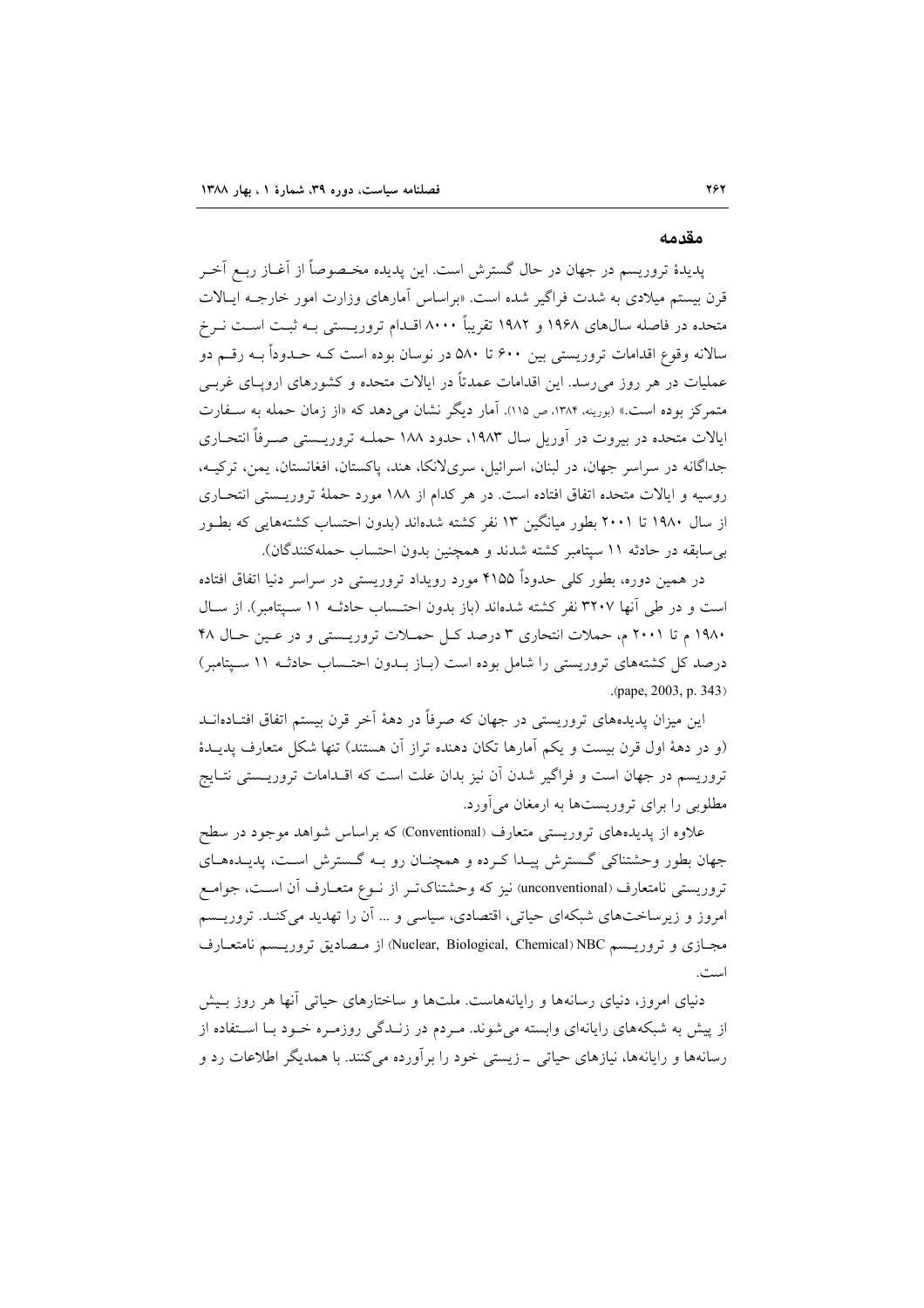بدل می کنند، منفعت کسب می کنند، تجارت می کنند و ... اما همانقدر کـه رایانـههـا در رفـاه و کاهش رنج مردم در زندگی شان، مثبت و کارگر هستند، همانقدر هـم زمینـهای بـرای اقـدامات تروریستی ویرانگر هستند که به آن «تروریسم مجـازی Cyberterrorism» مــی گوینــد. تروریــسم مجازی عبارت است از: «بهره گیری از اینترنت و شبکههای رایانهای و امکاناتی که این شبکهها یدید می آورند با هدف نابود ساختن ساختارهای زیربنایی یک جامعه مانند انرژی، حمل ونقـل، فعالیتهای دولتی، و تأثیر گذاشتن بر یک دولت، شهروندان، گروهها و …» (عباسی، ۱۳۸۳، ص ۳۲). بدین ترتیب، تروریستها با استفاده از رایانهها می توانند در بین مردم تـرس و وحـشت ایجـاد کرده و با از کار انداختن امکانات فنی، به رایانــههــا کــه زنــدگی اقتــصادی، اجتمــاعی و حتــی فرهنگی و سیاسی مردم وابسته بـه آن اسـت، در مقیـاس وسـیعی زیـان رسـانده و در سـطح گستردهای، جنگ رسانهای و کشت و کشتار راه بیاندازند و از این طریق و نیز از طریق تهدیــد به حمله بیشتر، از طرفهای مقابل خود امتیاز بگیرند. به هر حال امـروز دنیـای رایانــه کــه در ارتباط با زندگی مردم است دنیایی است که هر لحظه مـورد تهدیــد تروریــستهاسـت (پـولی و دوران، ١٣٨٠، ص ٢٧-٢۶).

علاوه بر تروریسم مجازی، نگرانی از تهدیدات تروریسم NBCنیز در دنیـای امـروز، ذائقــهٔ بشر را تلخ کرده است. این نـوع تروریـسم غیرمتعـارف، حاصـل چـرخش در ماهیـت پدیـدهٔ تروریسم و کارکرد آن در حال حاضر است که بـه آن «تروریـسم پـسامدرن» هـم مـی گوینـد. اهمیت پدیدهٔ تروریسم و ضرورت پژوهش دربارهٔ شناخت ماهیت آن در حال حاضر این است که این پدیده جدیترین شکل تحولات اجتماعی \_ سیاسی در دنیای کنونی است که سرنوشت كشورها را رقم مىزند. اين پديده، امروزه جايگزين تمام تحولات سياسى \_اجتمـاعى گذشـته مثل جنگها و انقلابات و … شده است. چشم|ندازهـا نــشان نمـیدهـد کـه جنگــی بــه شــکل کلاسیک آن رخ خواهد داد به این معنا که دو قدرت سیاسی \_نظامی در جهـان در یـک بــستر ژئوپلیتیک با قدرت برابر از هر لحاظ و با بکارگیری تمام توان وجودی خود با هم دیگر وارد جنگ بشوند. به این معنا لشکرکشی آمریکا بـه افغانـستان و عـراق هیچگـاه جنگ بـه معنـای کلاسیک نیست. صحنه افغانستان و عراق هیچگاه تبدیل به صحنه جنگ دو نیروی براب ِ نــشد. لذا تلفات از هر دو طرف، چه از طرف قدرت قوی (آمریکا) و چــه از ســوی قــدرت ضــعیف (عراق و افغانستان) در طول مدت چند ساله و بطور فرسایشی و اتفاقیات تروریستی اینجبا و اّنجا بوجود مي اَيد و اين دقيقاً بوجود اَمـدن صـحنه تروريــستى يــسامدرن (البتــه در عــراق و افغانستان نوع متعارف أن) است.

به هر حال، نگرانیهای فزاینده هم در مورد وقوع پدیدههـای متعـارف تروریــستی کـه بــه عنوان نمونه آمارهایی را ارائه کردیم و هم در مورد احتمـال انجـام حمـلات تروریـستی NBC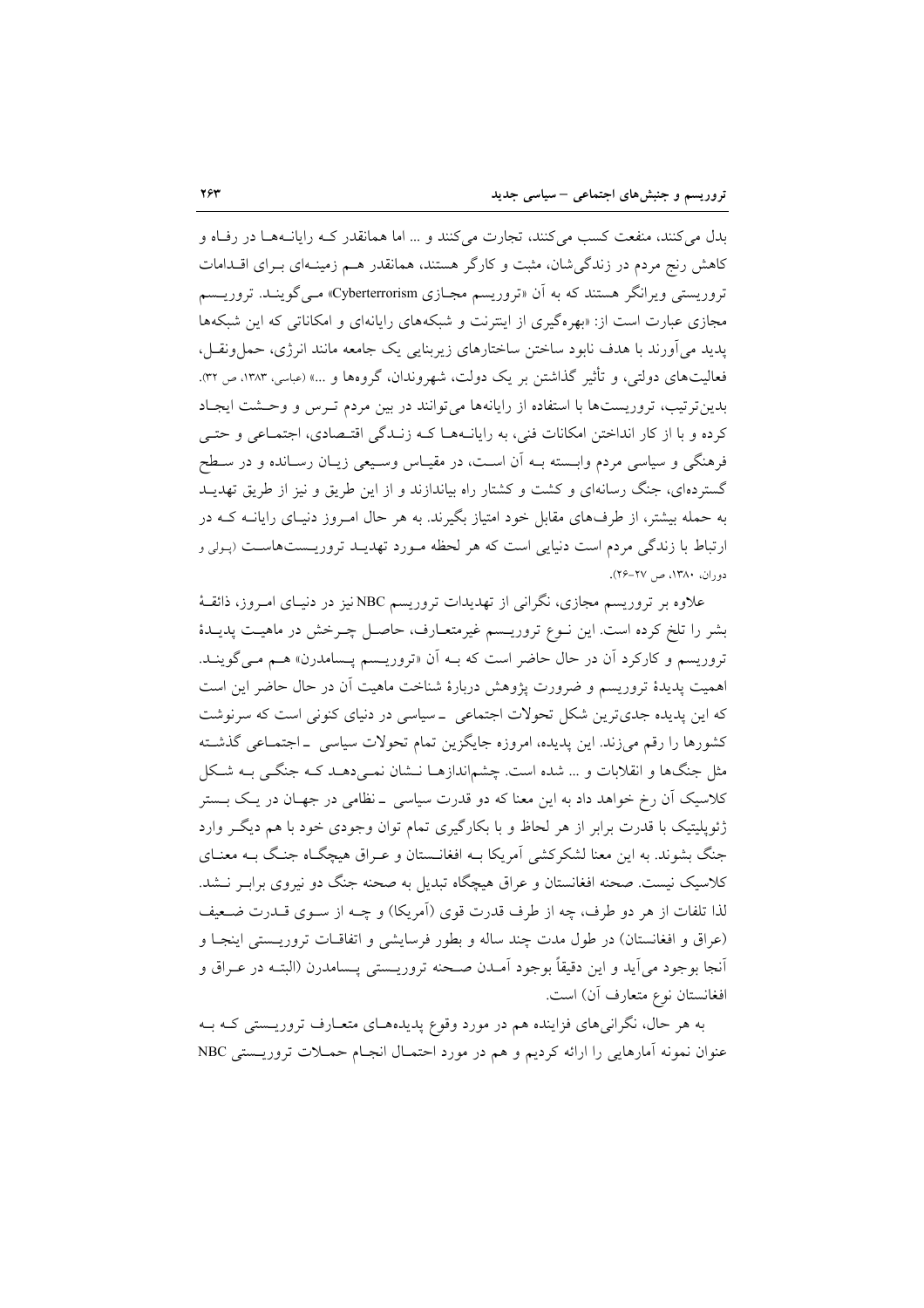توجیه پذیر است (علیزاده، ۱۳۸۳، ص ۴۲) . این نگرانی، نگرانی از پدیدهای است کـه همـانطور کـه ذکر کردیم سرنوشت ملتها و دولتها را در زندگی سیاسی شان رقسم مبی زنید و خواهید زد. مجری اصلی این نمایش هم نه افراد، نه دولتها و نه سازمانهای بینالمللی، بلکه گـروههـای سازمان یافته هستند و خواهند بود. گروههایی که هر کدام یک جنبش اجتماعی را هم در سطح فروملی و هم در سطح فراملی نمایندگی میکنند و ممکن است از سوی افراد قدرتمند سیاسی یا دولتها و حتی از سوی سازمانهای بین المللی حمایت شوند.

### ۱– تروریسم در آراء ناظران و صاحب نظران سیاسی

مقدمات فوق جهت جلب توجه جدیتر به پدیدهٔ خطرناک تروریسم در زندگی سیاسی در دنیای امروز بود. در حال حاضر در اقصی نقاط دنیا در محافل سیاسی، پژوهشی، ... و حتـی در بین عامه مردم، تصور مفهوم تروریسم دلهرهآور شده است و حادثهٔ یازده سپتامبر نیز ســمبل آن است، که البته در سمبلیک بـودن اّن (یعنـی بـه عنـوان سـمبلی بـرای یـک حرکـت سیاسـی ــ اجتماعی گسترده) هیچ صاحبنظری شک ندارد. تا به حال هیچ صاحبنظری جرأت ایــن ادعــا را نداشته که تعریفی جامع و مانع از تروریسم ارائـه کـرده اسـت. معـروفتـرین پژوهـشگران تروريسم مثل «الكس اشميد Alex Schmid»، «والتـر لاكـوئر Walter Laqueur» و «جـوزف نـاي joseph S. Nye!» تنها ادعا کردهانـد کـه توانـستهانـد طـرح مـسئله کننـد. سـازمان ملـل و سـاير سازمانهای منطقهای از جمله اتحادیه ارویا، اتحادیه عـرب و سـازمان کنفـرانس اسـلامی تنهـا توانستهاند صرفاً روی بعضی مصادیق تروریسم مثل هواپیماربایی و بمبگذاری و … به توافـق برسند که تروریستی اند. اما از موضع مخالف یعنی شعار مقابله و «جنگ» با تروریسم، می توان علائم یک پدیدهٔ سیاسی و اجتماعی نامرئی را در آن مشاهده کرد. اینکه چه تعداد از انـسانهـا به چه میزان پدیدهٔ تروریسم را در دنیای امروز واقعی، گسترده و جدی میدانند صرفاً می تـوان نظر شخصی ارائه کرد. امـا مـی تـوانیم بـه نظـر صـاحبنظران و سیاسـتمداران در مـورد پدیــدهٔ تروریسم استناد کنیم. مخصوصاً در مورد پدیدهٔ ۱۱ سپتامبر ۲۰۰۱ م کـه نمـاد و ســمبل پدیــدهٔ تروريسم جديد است.

وقتی روشن شد «بزرگترین حمله تروریستی تاریخ» به نـام یـک عقیـده صـورت گرفتـه، بسیاری با وحشت و دستپاچگی و شرم واکنش نشان دادند. اما واکنش ناخوشایند دیگـری هــم بود: برخی پایکوبی کردند و در بنگلادش و پاکستان نقل و شیرینی پخش کردنـد. در انــدونزی نيز اين حمله چندان محكوم نشد. ظـاهراً از ايــدئولوژي ســود جــسته بودنــد. از نظــر برخــي، سوختن و فرو ریختن برجهای دوقلو، «نشانهٔ» پاسخی نادرست به سلطهٔ غـرب بـود. بــه بــاور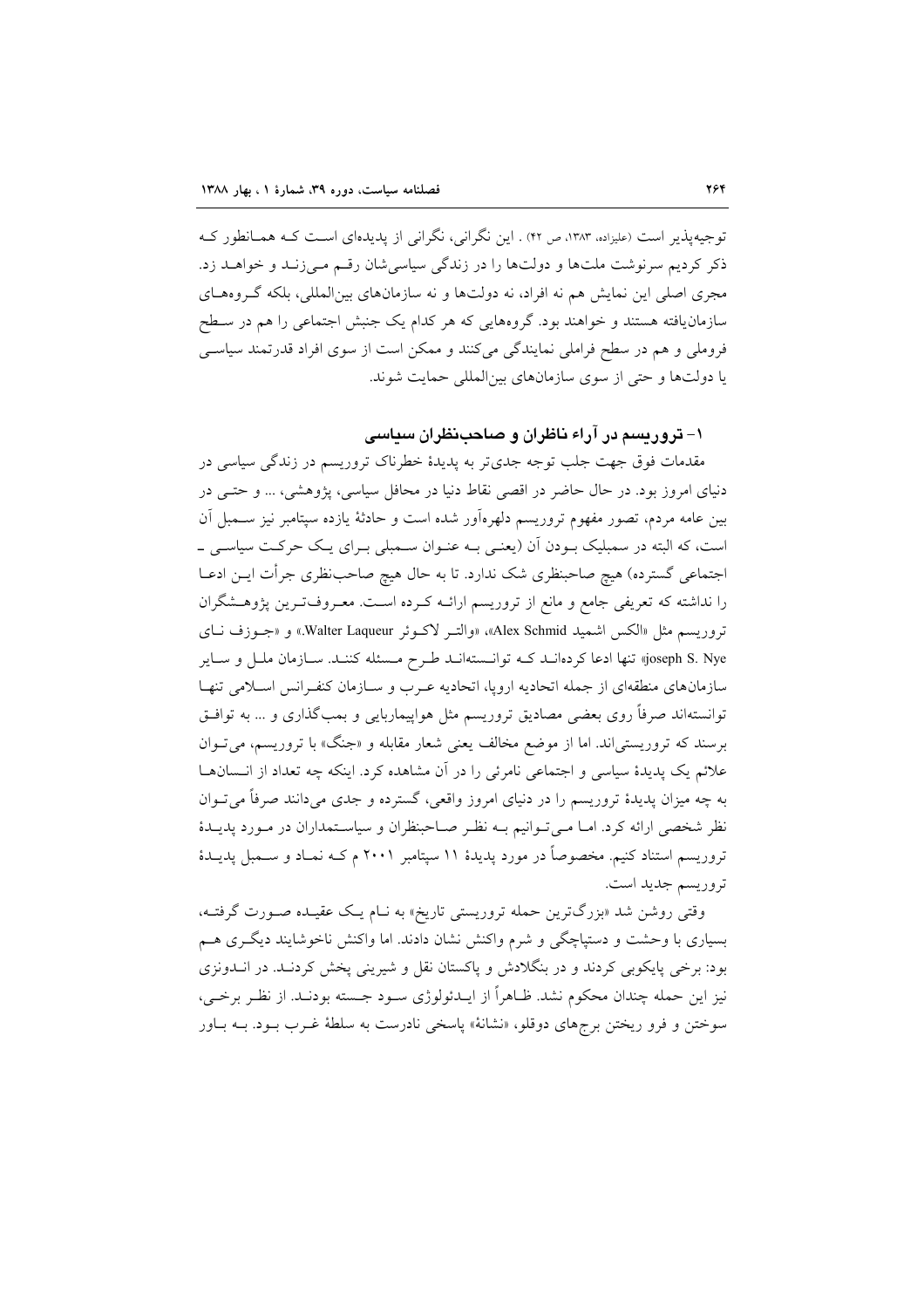برخی دیگر، این مسئله ترکیبی از قاطعیت و اتکای به نفس سیاسی، فرهنگی و مــذهبی بــود. و اكنون عراق است...» (بوتو، ١٣٨۶، ص ٧).

ايــن نقــل قــول بلنــد بــالا از يــك سياســتمدار كــار كــشتهٔ يــك كــشور شــرقى مــسلمان و دانشآموختهٔ هاروارد و آکسفورد پرمعناست. از گفتار خانم بوتو بر میآید که وی معتقد نیست که تقابلی آن هم مثل جنگهای صلیبی قرون وسطی بین دنیای اسلام و غرب وجود دارد و آن را تنها یک رؤیا میداند. اما باید پرسید منظور ایشان از بکارگیری عبارت «حملات ۱۱ سـپتامبر ۲۰۰۱ م به عنوان بزرگترین حملهٔ تروریستی تاریخ» چیست؟ از طرف دیگر می گوید: «اَشکار است که رهبران، تودهها و حتی روشنفکران مسلمان در انتقاد از بیگانگانی که درد و رنج را بـر هم کیشان مسلمانشان تحمیل کردهاند کـاملاً راحـت هـستند امـا در مقابـل اختلافـات داخلــی سکوتی مرگبار دارند. حتی در دارفور که عملاً نسل کشی علیه جمعیتی مسلمان اجرا مے شـود، اعتراضی صورت نمی گیرد...». ایشان تک تک کـشورهای شـرق از فلـسطین و لبنـان گرفتـه تـا اندونزی و جنوب شرق أسيا را بحث ميكند و به همان نتيجه فوق مي رسد.

نتیجهگیری این بحث آن است که از زاویه جامعهشناسی سیاسی شباهتی خـاص بـین تمـام این پدیدههای وحشتناک تروریستی (با سطح تحلیل محلبی و جهـانی Local and universal) در سراسر جهان وجود دارد. هیچکدام از این هزاران پدیدهٔ شباهتی بـا پدیـدههـای شـناختهشـدهٔ سیاسی در علوم سیاسی و جامعهشناسی و روابط بینالملل مثل شورش ها، جنگهـا، انقلابـات، كودتاها و ... ندارند. چرا چنین است؟ چه تحول سیاسی \_اجتماعی در لایههای زیرین جوامع دنيا در حال وقوع است؟ اين پديدهها در حال حاضر تحت عنوان «تروريسمشناسي» موضوع مطالعات جدی محافل پژوهشی و تحقیقاتی است. از طرف دیگر، تحت عنـوان «تروریــسم» و «جنگ با تروریسم» چه به واقع و چه به بهانه، انگیزهٔ اقدامات بی|مان دیپلماتیک و جنگطلبانــه دولتهای ملی چه در داخل مرزهای ملی و چه در نظام بین الملل است.

نواّم چامسکی از پژوهشگران برجستهٔ آمریکایی در حوزهٔ علوم سیاسی می گویـد: «مـا وارد مرحلهای از زندگی بشر شدهایم که ممکن است سرانجام به این سـؤال پاسـخ بدهـد کـه بـین زرنگ بودن و حماقت کدام بهتر است. امیدوارانهترین دورنما این است که این پرسش بی پاسخ بماند. اگر این پرسش پاسخ قطعی داشته باشد آن پاسخ ممکن است این باشد کـه بــشر نــوعی خطای بیولوژیک بوده که از زمان صد هزارسالهٔ خود برای نـابودی خـود و بــسیاری دیگـر در تحرک است. بدون تردید، ظرفیت لازم را برای انجام دادن این کار ایجـاد کـرده اسـت و اگـر نظارهگری از سیارات دیگر وجود داشته باشد، نتیجه خواهد گرفت که انسان این ظرفیت را در طول تاریخ خویش بطور چشمگیر در چند صد سال گذشته با پـورش بـه محـیط زیـست کـه حافظ زندگی است و با حمله به تنوع موجودات پیچیدهتر، با بربریت و خونسردی در برخورد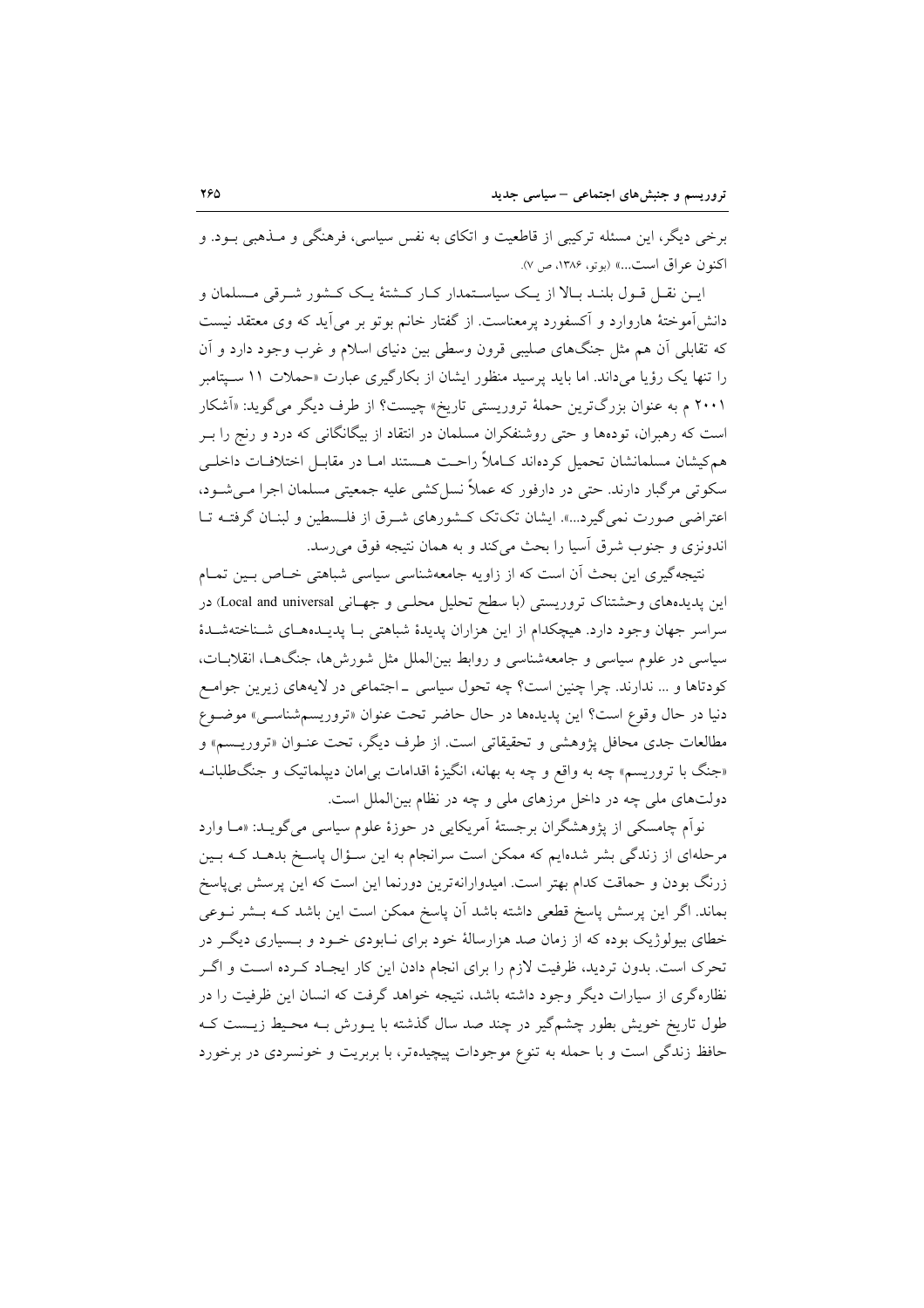با یکدیگر به نمایش گذاشته است. ۱۱ سپتامبر و پیامد آن نمونهای مناسب است. از تـوحش حیرتآور ۱۱ سپتامبر عمدتاً به عنوان حادثهای تاریخی یاد می شـود و مـن فکـر مـی کـنم کـه بی گمان این چنین بود. ولی ما باید به روشنی در این باره بیندییشیم تا دقیقاً دریابیم که چرا این توصيف حقيقت دارد» (چامسكي، ١٣٨٣، ص ۶۵). اين جنايت احتمالاً بيرون از مدار جنگ بيــشترين تلفات آنی انسانی را داشت. از واژهٔ «اَنی» نباید غفلت کرد. تأسفآور است ولی حقیقت دارد که در کتابچهٔ دستورالعمل خشونت، خشونتی کمتر از جنگ، جنایتی چنـدان نـامعمول نیـست. یی آمد ١١ سیتامبر یکی از نمونههای بی شمار این واقعیت است.

چامسکی، پرده از مصائبی بردارد که سردمداران جنگ با تروریسم برای مردمان و قربانیــان جوامع مورد حملهشان بــه بــار اَوردهانــد درحاليكــه هــيچ گــزارش يــا پژوهــشگرى بــا وجــود پیشرفتهای معجزهآسا در تکنولوژی اطلاعات نمی توانید آنهیا را نیشان دهید. بیرای مثبال او می گوید: در طول نخستین جنگ با تروریسم \_در دوره ریگان \_تروریسم دولتی هدایت شـده آمریکا صدها هزار جسد شکنجه شده و متلاشی، میلیونها افلیج و یتیم و چهار کشور ویـران باقی گذاشت. باز در دوره ریگان، غارتگریهای افریقای جنوبی که از سوی غربی ها حمایت می شد موجب کشته شـدن یـک میلیـون و پانـصد هـزار نفـر و ۶۰ میلیـارد دلار خـسارت بـه کشورهای همسایه شد درحالیکه هیچ پژوهشگری به دلایل مختلف نتوانـست هـیچ پژوهـشی انجام دهد و ناشناخته باقي ماند. «لازم نيـست ديگـر دربـارهٔ غـرب و جنـوب شـرقي آسـيا و آمریکای جنوبی چیزی بگویم.» یا مثلاً میگوید: برآوردها این است که از یازده سـپتامبر شــمار کسانی که در نتیجهٔ مستقیم حمله در مخاطرهاند، ۲/۵ میلیوننفر یعنی ۵۰ درصد افزایش یافته و به ۷/۵ میلیون نفر رسیده است. «از این تجربه می توان دربارهٔ اینکه جهان بـه کجـا مـ رود نتیجهگیری غم|نگیزی کرد.»

هابرماس با اشاره به ۱۱ سپتامبر میگوید: «اما در این لحظه آن چه ما بـه عنـوان معاصـرین فکر میکنیم آیا برای تشخیص بلند مدت مهم است؟ اگـر حملـهٔ وحـشتآور ١١ سـیتامبر در تاریخ جهان، وقفه و مکثی به وجود آورده، چنانچه بسیاری فکر میکنند، در این صـورت بایــد از مقایسه با دیگر رویدادهای برخوردآمیز تاریخی جهان دست برداشت. چون مقایسه نــه تنهـا به جنگ «خلیج پرل هاربر» کشیده می شود بلکه تا دورهٔ پس از آگوست ۱۹۱۴ م ادامه می پابـد. ظهور جنگ جهانی اول، پایان صلح را اعلام کرد. در بازنگری، فضای قطعی و گـسیختهٔ عـصر جنگ، فضای سلطهٔ تمامیتخواهی، بربریسم توطئه گرو کشتار جمعی بوروکراتیک بـود. در آن زمان چیزی شبیه دلهرمای عظیم وجود داشت. تنها در بازنگری قادر به درک این هستیم که آیــا فروریزی «نمادین» دژهای سرمایهداری در منهتن دلالت بر شکستی از همان نـوع دارد؟ یـا آیـا این فاجعه صرفاً به شیوهای غیرانسانی و بهتآور بر آسیبپذیری معـروف تمـدن پیچیـدهٔ مـا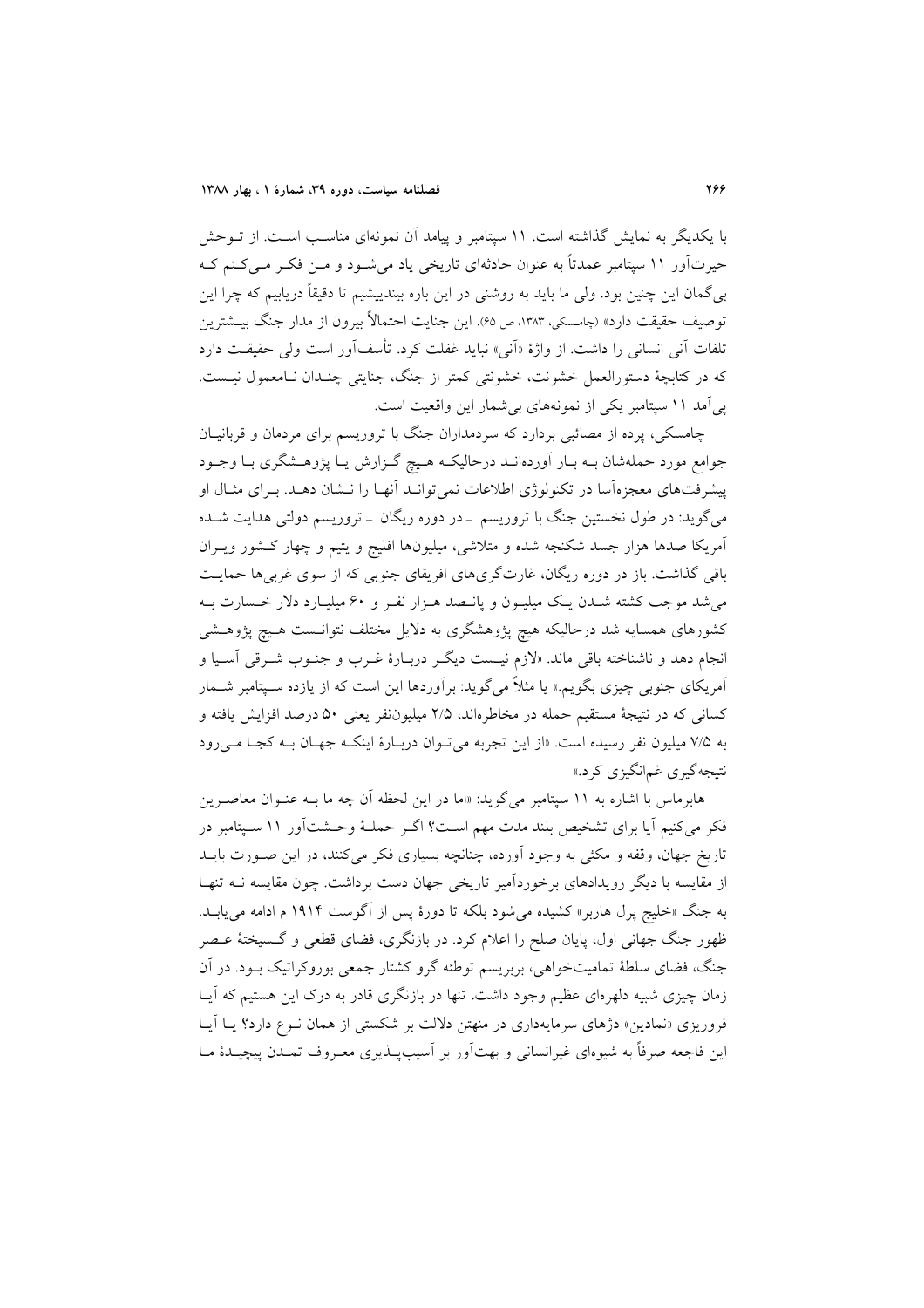صحه می گذرد؟ اگر رویدادی به اندازهٔ انقلاب فرانسه مهم نیست ـ نه خیلی بعد از آنکه کانــت از «نشانهٔ تاریخی» سخن گفته بود و به «تمایل اخلاقی انسان» اشاره کرده بود \_در این صورت تنها «تاریخ واقعی» در بازنگری می تواند به بزرگی خودش حکم دهد.

هابرماس در خصوص هستی شناسی تروریسم نوظهور به مقایـسه آن بـا تـرور جنـگ۱هـای چریکی در قرن بیستم روی میآورد. او میگوید این نوع جنگ به جنبشهای آزادیبخش ملی در نیمه دوم قرن بیستم «هویت» داده بود \_فی المثل امروزه در مبارزهٔ استقلال طلبانه چچنبی هـا نشانهای از آن است. برعکس، ترور جهانی که در حمله یازده سـیتامبر بـه اوج رسـید در هـیچ مفهوم واقع گرایانه قابل امحا نیست. «قطعاً مشاهدهٔ یک رویداد یگانه نمیتواند در تبیینــی بــرای اینکه چرا خود تروریسم باید ویژگی تازهای گرفته باشد، ارایه دهد. در همین رابطه یک عامـل بیش از همه به نظرم دخیل است. هیچکس واقعاً نمیداند چه کسی دشمن است. اسامه بنلادن، یعنی یک شخص، حکم بدل را دارد... تروریسمی را که امروزه با نام «القاعده» پیونـد دادهایـم، «هويت» معارض أنها را مشخص مـىكنـد ولـى ارزيـابى واقـع گرايانـهٔ خطـر أنهـا را نـاممكن می سازد. این نامرئی بودن، کیفیتی جدید به تروریسم می دهد» (هابرماس، ۱۳۸۴، ص ۶-۳).

جرج. پي، فلچر كه در صفحات بعد به او باز هـم ارجـاع خـواهيم داد، بـه دنبـال رويــداد (event) یازده سپتامبر در تحلیل و فهم معنای این واقعه می نویسد: مـن کمتـر نگـران توانـایـم کارشناسان نظامی در پیش بینی حوادث خاص هستم بلکه بیـشتر نگـران توانـایی کلـیمـان در اندیشیدن روشن دربارهٔ عواقب این حادثه هستم. درباره پرسش مرگ و حیـاتی کـه در زمـانی جلوی تلویزیونهایمان مبهوت مانده بودیم ما را آزار میداد. ممکن است که آماده دیدن وقایع آن بامداد آماده نبوده باشیم، اما دلیلی وجود ندارد که در درک معنای آن واقعه دچـار اغتــشاش ذهنی شویم و بدون تأمل جدی پاسخهای نظامی یا حقوقیمان را بپذیریم. ما بایــد از خودمــان بیرسیم که چگونه استفاده از زور و از همه مهم تر برای خودمان توجیه می شود. آیا ایــن جنـگ است؟ آيا ما در دفاع از خود، دنبال كردن علامت، برقرار كردن «نظم نوين جهاني» (گوهري مقدم، ۱۳۸۶، ص ۱۰۱-۹۸) درگیریم؟ اما آیا هر جنایت خشونتآمیزی یک عمل تروریستی است؟ روشـن نیست که هنگامی که امروز این کلمه را به کار می بریم آیا منظورمان اشاره به خــشونتی اتفـاقی است. چیزی شبیه تروری که با روبسییر و گیوتین بر فرانسه حاکم شد \_ یا منظورمان گفتگو از ترور به عنوان ابزار سیاست ملی، با اهداف روشن مرعوب کردن و تأثیر گذاری بر جمعیتهای شهري است. انداختن بمب اتمي بر روي ژاپن تصادفي نبود اما ممكن است هدف آن ترساندن مردم برای وادار کردن اّنها به تسلیم باشد. جنگیدن با تروریسم مانند رفتن به جنگ با اَلمــان و ژاپن (در جنگ جهانی دوم) نیست. نه تنها نمیدانیم که تروریستها کجاینـد بلـه اگـر آنهـا را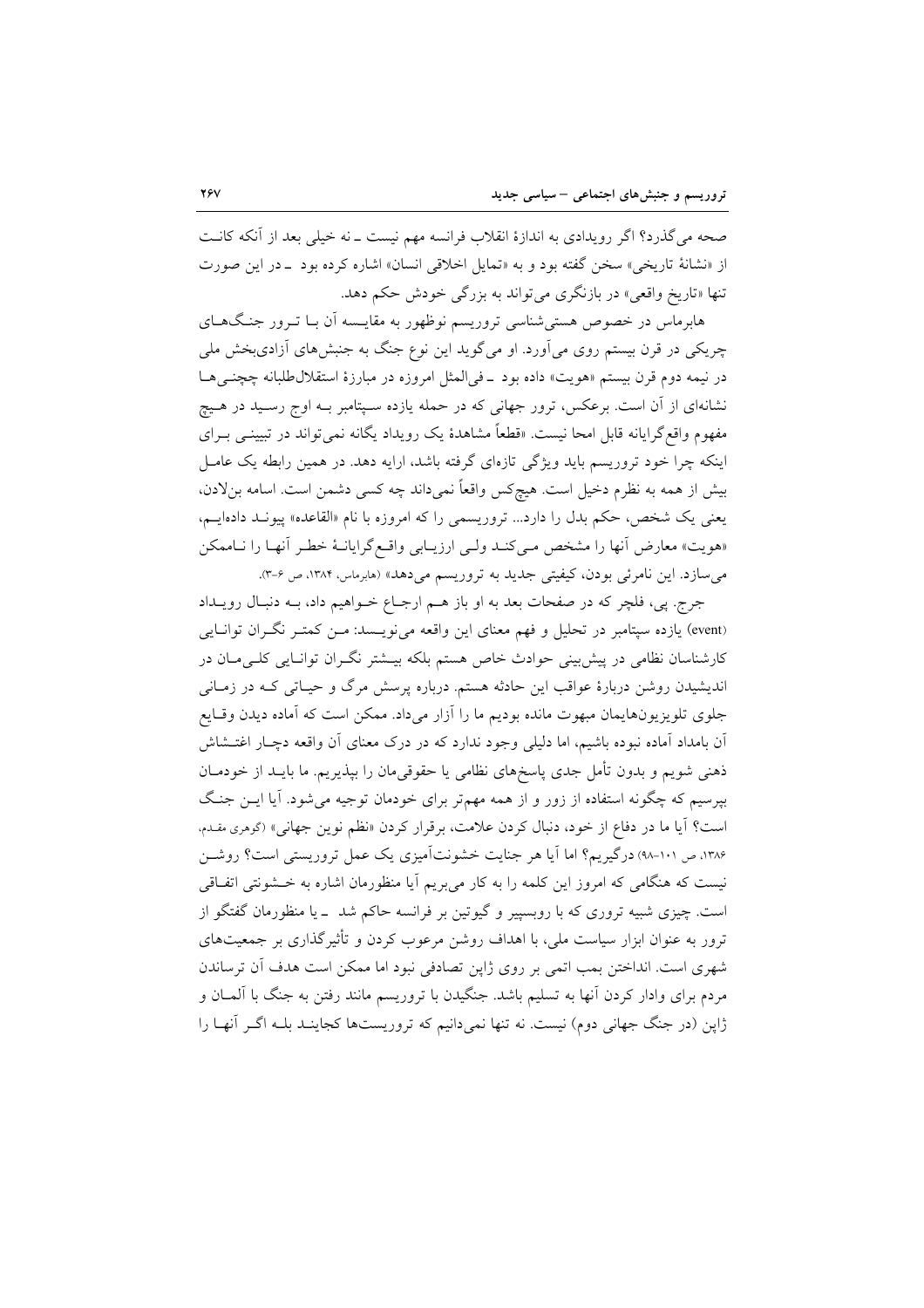ببینیم هم نمی شناسیمشان ما با مدرن ابزارها مشغول جنگ هستیم اما در تاریکی پرواز می کنیم (فلجر، ١٣٨۴، ص ١٢).

ما هم در اینجا به هیچ وجه قصد ارائه تعریف از تروریسم را نداریم بلکه تـلاش مـیکنـیم به اندازهٔ وسع، حول محور این پدیده بحثهایی را طرح کنیم، باشد کـه مـدخلی بـرای بحـث بیشتر جهت تئوریزه و قابل شناخت کردن ایــن پدیــده در آینــده از ســوی صــاحبنظران باشــد. تروریسم هم از بعد سلبی و هم از بعد ایجابی به بحث گذاشته میشود به این معنا که اولاً چــه چیز تروریسم نیست و ثانیاً چه ویژگیهایی را می توان به تروریسم نسبت داد؟

تروریسم اساساً پدیدهای «سیاسی» است (گرچه از نظـر اخلاقـی، اعمـال تروریــستی قابـل اغماض نیست) و از تمام پدیدههای سیاسی تا به حال شناخته شده مثل جنگها، انقلابها، كودتاها، شورشها و ... متفاوت است. تروريسم از لحاظ تاريخي از جنايت هم متمـايز اسـت. جنایت در دادگاه مطرح می شود (ر.ک. به: عالی پور، ۱۳۸۶). همانطور که هابر ماس هم اشاره مـی کنــد «تروریسم با واقعهای خصوصی فرق دارد و در آن، منافع و نیازهای عمومی نــوعی متفــاوت از تحلیل را می طلبد تا نسبت به فی المثل قتل در اثر حسادت. به علاوه اگر غیر از این بود گفتگـو نمي كرديم» (هابرماس، ١٣٨۴) .

#### ۲– تروریسم در نظریه جامعهشناسی سیاسی جدید

نظریه جامعهشناسی سیاسی قدیم رابطـهٔ بـین دولـت و جامعــه را در درون مرزهـای ملــی کشورها بررسی میکرد. از این دیدگاه صرفاً میتوان نوعی خـاص از تروریــسم کنــونی یعنــی تروریسم دولتی را شــرح داد و امــروز ایــن کــافی نیــست. بــدلیل اینکــه همــانطور کــه نظریــه جامعهشناسی سیاسی اخیر شرح میدهد اولاً دولتها دیگر قدرتمنـدترین بـازیگران سیاسـم ، اجتماعی و فرهنگی نیستند بلکه این جنبشهای اجتماعی جدید هستند کـه بـه عنـوان بــازیگر اصلي، يا حداقل يكي از بـازيگران اصـلي در تحـولات سياسـي، اجتمـاعي، فرهنگـي و حتـي اقتصادی نقش بازی میکنند و لذا در تبیین تحولات جوامع، بیتوجهی به آن نقصی اساسی در ارائه هر تبیینی از تحولات خواهد داشت. ثانیاً این جنبشها، مرزهای ملی را درنوردیده و بعــد جهانی پیدا کردهاند. یعنی جنبشهای اجتماعی درون مرزهای ملی کشور در سطح جهـان بـا وجود سنتهای متفاوت اجتماعی، سیاسی، فرهنگی و ... خصلتهایی مشابه پیـدا کـردهانـد و به صورت یک کل واحد عمل میکنند. بدین ترتیب از طریق نظریـهٔ جدیـد مـیتوان ویژگـی مشخص را در تمام پدیدههای تروریستی در جهان امروز نشانهگذاری کرد که به تئوریزه کردن پدیده تروریسم کمک خواهد کرد. به عنوان مثال، نظریه جامعهشناسی سیاسی جدید مـی گویــد کنش های فردی و گروهی در درون جنبش های اجتماعی جدید، «نمادین symbotic» هستند. بـر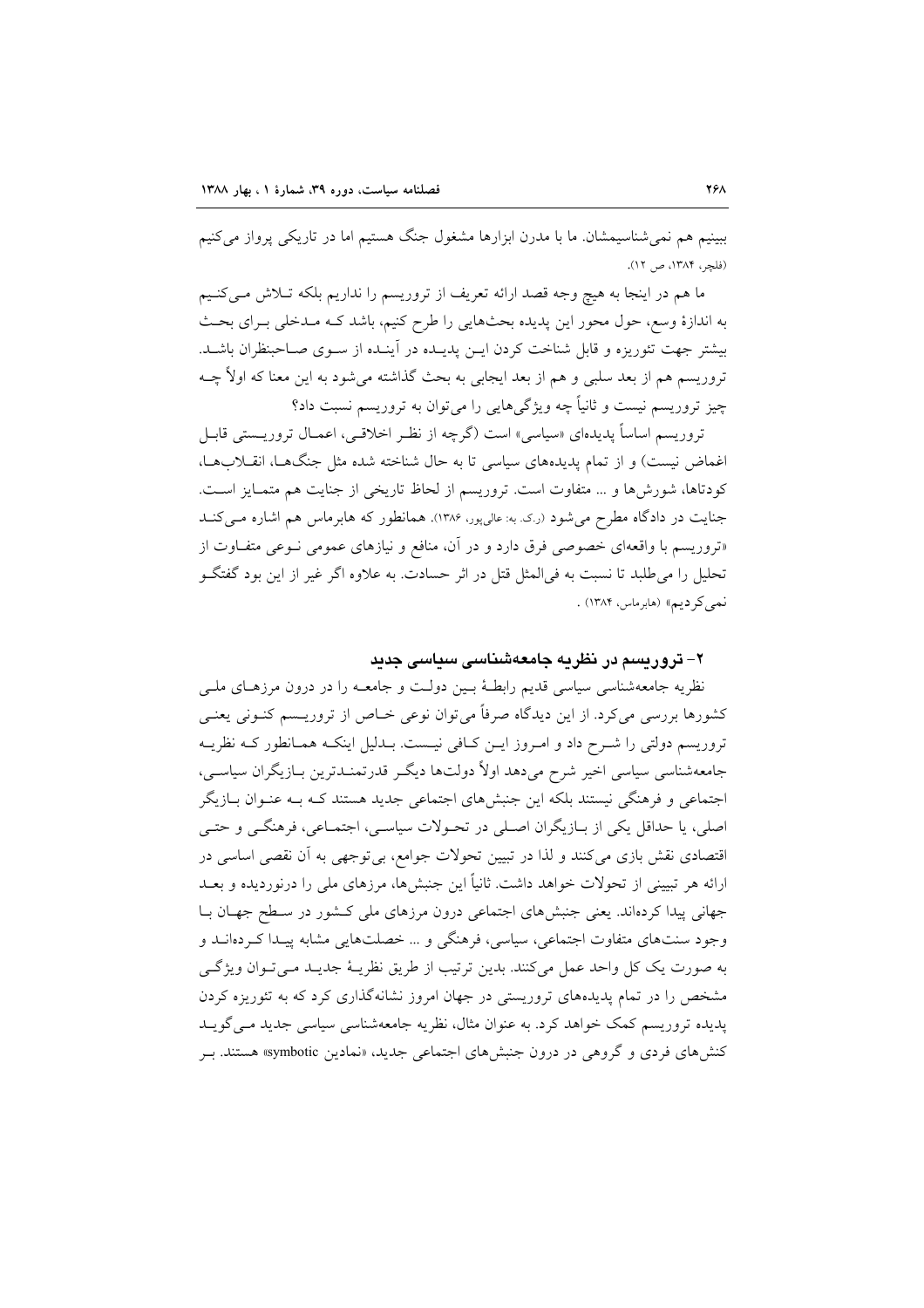این اساس، همانطور که روبرت پیپ، پژوهشگر برجسته دانشگاه شیکاگو و متخصص با تجربه تروریسم، با تحقیقات تجربی نشان داده است و همانطور که از پیورگن هابرمیاس هیم جلبوتر نقل کردیم می توان نشان داد که به همان اندازه که پدیده یازده سپتامبر یک پدیـده تروریــستی نمادین است، به همان اندازه هم کنشهای تروریستی ببرهای تامیل در سریلانکا و بـه همـان اندازه پدیدههای تروریستی لندن در جولای ۲۰۰۵ م و قس علـی هـذا، نمـادین هـستند (پیپ.  $(1 \cdot \cdot 0)$ 

در حال حاضر، چهار نظریه ارائه گردیده است که تلاش مـیکننـد جنـبش هـای اجتمـاعی جدید را تئوریزه بکنند که البته باید اشاره کنیم کـه ایــن نظریــه برخاســته از «مکاتـب» واقعــی نیستند بلکه توجه مشترک به یک رشته مسائل نظری دارند که بر بحثهای اخیر جامعهشناسی سیاسی سیطره دارنـد. ایـن چهـار نظریـه عبارتنـد از: ١- «نظریـه عمـل جمعـی»، کـه توجـه تحلیل گران را به عمل جمعی به مثابهٔ فعـالیتی معطـوف بـه معنـا (meaning) جلـب مـیکننـد؛ ۲– «نظریه بسیج منابع»، که به اهمیت اجزاء عقلانی و استراتژیک پدیدهای به ظاهر غیر عقلانــی تأکید می,ورزند؛ ۳- «نظریــه جنـبش۱صای اجتمــاعی جدیــد»، کــه مــسائل مربــوط بــه اهمیــت دگرگونی های جوامع صنعتی و پیامدهای آن را مورد بررسی قرار میدهنـد؛ ۴- «نظریــه فراینــد سیاسی»، که توجه خود را بر جنبشهای اجتماعی به مثابه بازیگران اصلی جدیـد در تجمیـع و نمايندگي منافع مختلف معطوف نموده است (دلاپورتا و دياني، ١٣٨۴، ص ١٧-١۶) .

#### ۳– جنبشهای اجتماعی جدید؛ پایگاه خیزش گروهها و پدیدههای تروریستی

بحث در خصوص جنبشهای اجتماعی جدیــد از دو ســنت فکـری اروپــایی و اَمریکــایی سرچشمه گرفته است. هر چنـد هنـوز زود اسـت کـه از ايجـاد يـک نظريـهٔ يکپارچـه دربـارهٔ جنبشهای اجتماعی سخن بگوئیم اما می توان گفت که محققان با پیشینههای نظری و سرزمینی مختلف، حداقل به چهار جنبهٔ اختصاصی جنبشها توجه مشترک دارند:

۱- شبکههای تعاملی غیررسمی: مبی تـوان جنـبش هـا را «شـبکههـای تعـاملی غیررسـمی informal interaction networks» میان افراد، گروهها و یا سازمانهای مختلف تلقی نمود. ویژگی های این شبکهها با هم تفاوت دارند. از پیوندهای سست و پراکنده گرفته تا شبکههـای به شدت درهم پیچیده که انسجام را بـرای سـازمانهـای تروریـستی تـسهیل مـی کننـد، در بـر گرفتهاند. چنین شبکههایی منابع مورد نیاز عمل جمعی (منـابع اطلاعـاتی، مهـارتی و مـادی) و گردش نظامهای گسترده تر معنا را تسهیل میکنند. یورگن هابرماس که به آن اشاره کـردیم در توصيف شبكهاي بودن تروريسم مي گويد: «هيچكس واقعاً نميداند چه كـسي دشـمن اسـت... تروریستها در سراسر جهان یخش هستند و بهطور شبکهای به شکل سازمانهای مخفی انـد... این نامرئی بودن، کیفیتی جدید به تروریسم میدهد...». هابرماس نیز همانند چامسکی در انتقاد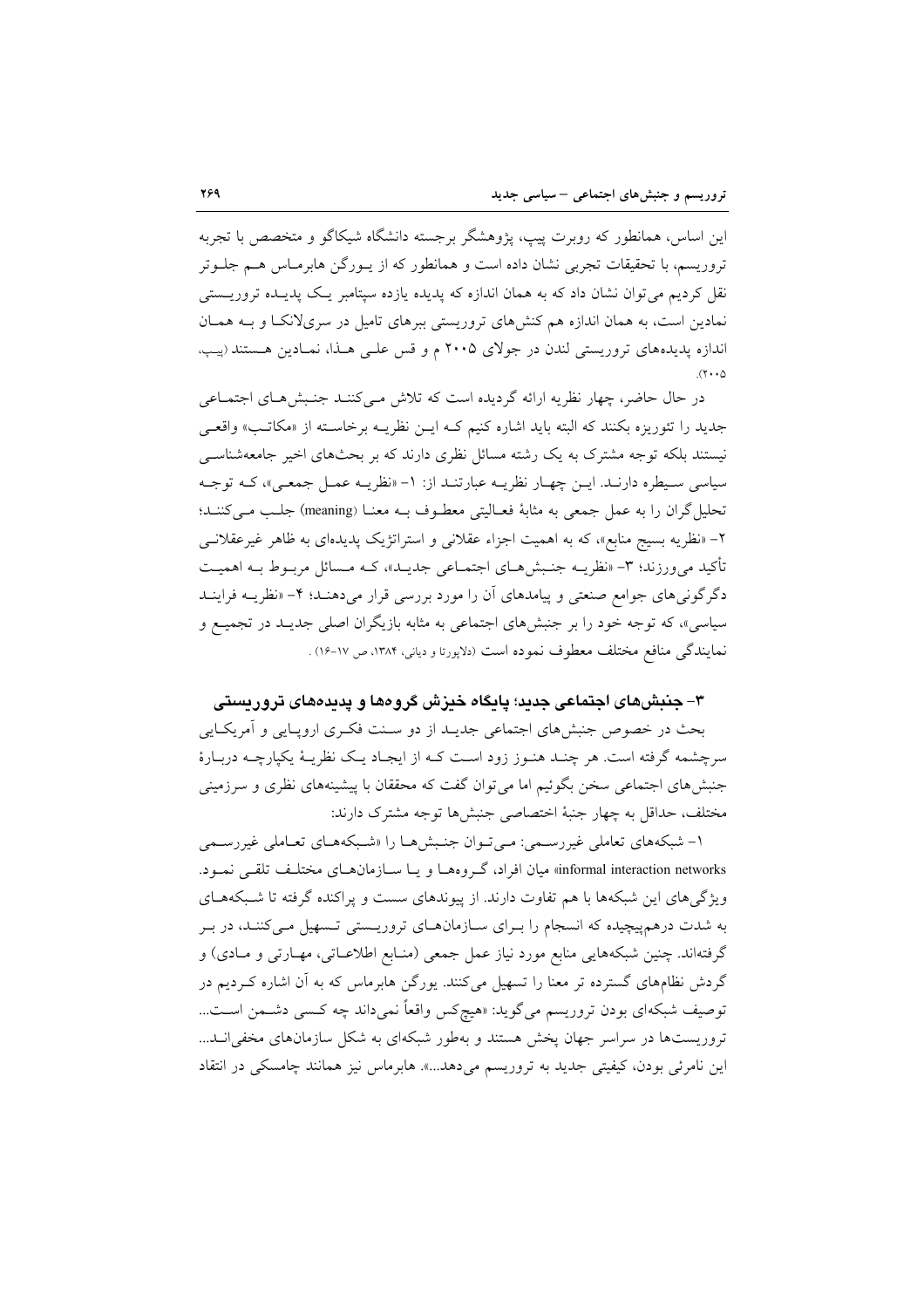از سیاست «جنگ علیه تروریسم» ایالات متحده میگوید: «... کسی نمی توانـد جنگــی را علیــه «شبکهای» نامرئی هدایت کند...» (هابرماس، پیشین). او همچنین مبی گوید: «دخالت نظامی در افغانستان برای مدتی این نکته را پنهان نگـه داشـت کـه چـه عـدم تناسـبی وجـود دارد میـان «شبکه»های پخش و پلای دشمنی که میتواند از گوشه ـ کنار بگریزد و ماشین بسیار پیــشرفتهٔ تکنولوژیک یک ابرقدرت تا دندان مسلح» (هابرماس، ۲۰۰۵) .

۲. اعتقادات مشترک و همبستگی: یک جمع تعامـلکننـده مثـل یـک جنـبش اجتمـاعی بـه مجموعهای مشترک از اعتقادات و یک احساس تعلق نیاز دارد. جنبشهای اجتمـاعی هـم بـه اتخاذ مواضع جديد در مورد موضوعات موجود و هم بـه ظهـور موضـوعات عمـومى جديـد. همچنین به «تولید واژگان جدیـد و بـروز ایـدههـا و اعمـالی کـه در گذشـته یـا ناشـناخته یـا تفکرناپذیر بودند» و یا برای مدتی به حاشیه رانده شده بودند کمک مـیکننـد. در جنـبشهـای اجتماعي فرايند بازتعريف سمبليک (symbolic Reporduction) امر واقعي و امر ممکن، به ظهور هویتهای جمعی به مثابه تعریفی مشترک از یک بازیگر جمعی، منجر می گـردد. هویــتهـای جمعی و نظامهای ارزشی جدید نیز چهبسا حتی وقتی که فعالیتهای عمومی، تظاهراتها و نظایر اینها وجود ندارند، به بقای خود ادامه دهند و امکان تداوم جنبش را در طی زمان فـراهم آورند. بهترین مثال زنده کـه بــرای ایــن مــورد مــیتــوان آورد ظهــور و گــسترش رمانتیسیــسم ملی گرایانه در جامعه ایالات متحده و بسیج مردم این کشور برای جنگ با تروریسم است ک در بطن خود آتش تروریسم را به عقیده کارشناسان شعلهورتـر مـیکنـد (در مـورد تروریـستی بـودن جنگها، رک به: هنل، ۱۳۸۳، ص ۳۰۳–۲۹۳).

جرج. پي. فلچر در کتاب «رمانتيکها در جنگ»، مخصوصاً در يکي از بخشهاي آن تحت عنوان «افتخار و گناه در عصر تروریسم»، به دنبال توضیح این امر است که چرا مردم آمریکا که برای سال،های بسیار به خصوص پس از دوره جنگ ویتنام نگرشــی بدبینانــه نــسبت بــه جنـگ داشتهاند، پس از واقعه ۱۱ سپتامبر ایــن گونــه بــه حمایــت از بــه اصــطلاح «جنـگ بــا تــرور» برخاستهاند و در این موضع به اعتقاد، باور و احساس ملی مشترک رسـیدهانـد. او پاسـخ را در تجدید حیات رمانیتسیسم (که ژان ژاک روسو را بنیانگذار آن میداننـد) (عـالم، ۱۳۷۹، ص ۳۷۵). در آمریکا می یابد؛ گرایشی رو به رشد در دوران پس از جنگ ویتنام در هم ذات پنداری با دعباوی بزرگ و قرار دادن ملتها در کانون اندیشه درباره افتخار و گناه.

فلچر پرسشهایی نگرانکننده را در باب ماهیت تروریسم و جنگ به میان میآورد تا نــشان دهد که لغزش مفاهیم تا چه حـد مـی توانـد بـاور و احـساسات خطرنـاک را بوجـود آورد. او استدلال م<sub>ه</sub> کند «اَنها که با جنگ همـدلی دارنـد وارثـان ایـدالهـای بـایرون، فیختـه و سـایر رمانتیکها هستند، معتقدند که ملتها، و نه فقط افراد، بایــد بــر افتخــارات صــحه گذارنــد یــا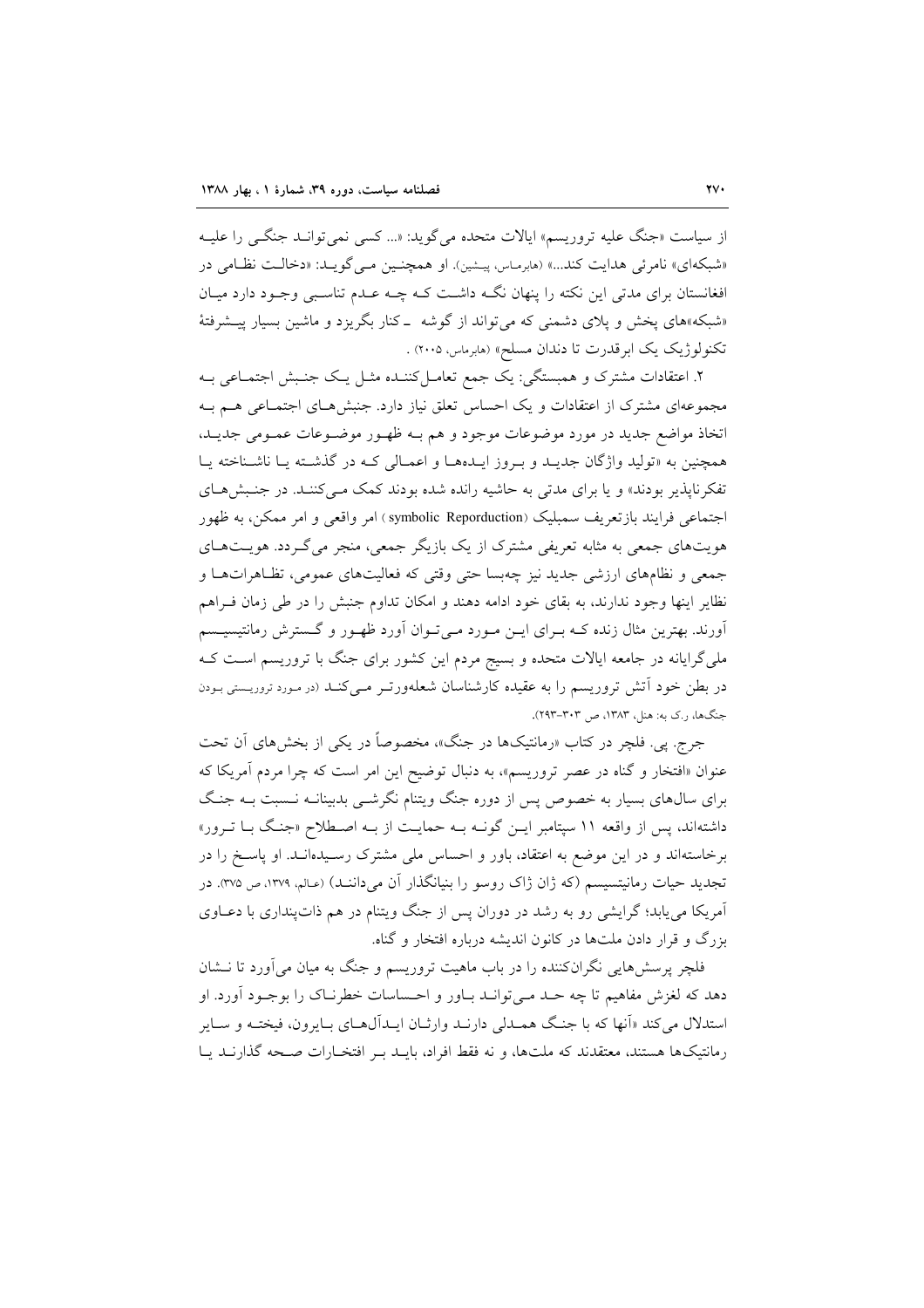مسئول جنايـات شـناخته شـوند». فلچـر مـى نويـسد: «انديـشههـاي راجـع بـه افتخـار و گنـاه دستهجمعي، باوريذير و گسترش پابنده هستند...» (فلچر، پيشين).

۳. منازعات: بازیگران جنبشهای اجتماعی در منازعات (Conflicts) سیاســی و یــا فرهنگــی درگیر می شوند. منظور از منازعه، رابطه مخالفتآمیز میان بازیگرانی است کـه درصـدد کنتـرل یک چیز مشابه هستند. به عنوان مثال، می توان به منازعات القاعده و در رأس آن اسامه بن لادن به نمایندگی از جنبش وهابیت با ایالات متحده و غرب بدلیل حضور در کشورهای خاورمیانـه مخصوصاً عربستان سعودی برای کنترل انرژی و موقعیتهای استراتژیک اشاره کرد. بنلادن را نباید فقط به صورت یک رئیس تروریست افراطی و متعصب پنداشت. همچنین نباید او را یک آدم رواني و نامتعادل دانست.

او فرزند یک خانوادهٔ معتبر است که در واقع همراه سرنوشت جنبش (سیاسی \_اجتماعی و فرهنگی) کشورش پیش میرود و با اسلحههایی که جهان غـرب در اختیـارش گذاشـته اسـت می جنگد و از طریق جنگ چریکی، تبلیغات و اقدامات تروریستی، از ارزش های اساسی خــود دفاع می کند. (شارل و داسکیه، ۱۳۸۱، ص ۱۴۵-۱۴۴). به هر حال، تروریسم بخشی از منازعاتی است که در اعماق ساختارهای سیاسی، اجتماعی، فرهنگی و اقتصادی جوامع در جریان است.

۴– اعتراض: استفاده از اعتراض یکی از وجوه مشخـصه جنـبش۱صی سیاسـی ـ اجتمـاعی است. اگرچه ممکن است اعتراض را نه یـک فعالیـت کـاملاً خــشن (Violent) یــا «مقابلــهآمیـز Confrontational» بلکه یک فعالیت «غیرمتعـارف» تلقـی کـرد. در واقـع، اشـکال گونـاگونی از اعتراض سیاسی حداقل در دموکراسی های غربی به گونهای فزاینـده بـه بخـشی از منبـع ثابـت عمل جمعي تبديل شدهاند. به نظر مي رسد نمي توان لزومـاً خــشونت را يكــي از ويژگــيهــاي مشخص جنبشها در معنای اعمشان تلقی نمود. بلکه منطقیتر آن است کـه صـرفاً بــه منظـور تمایز نهادن میان انواع مختلف جنبشها یا مراحل مختلف در حیات یک جنبش به خــشونت و تاکتیکهای تندروانه (که نقطه اوج آن اقدامات تروریستی است) توجه کنیم (نگاه کنید به: دلاپورتا و ديانى، ييشين).

نمونه بارز این ویژگی در جنبشهای اسلامی مسلمانان مقیم جوامع دموکراتیک اروپایی نمود پیدا کرده است. مجله تایم، چاپ ۳۱ اکتبر ۲۰۰۵م خود را به بحثـی تحـت عنـوان «نـسل جهاد» اختصاص داده است. تحلیل گران مجله تایم در بحث نسل جهاد که حاصل یک تحقیـق میدانی به روش مصاحبهای در مورد مسلمانان مقیم اروپاست، شکل گیری جنبش های رادیک ال اسلامی در میان مسلمانان جوان اروپایی را روایت کرده و تلاش کرده است تا دریابد که چرا و به چه علت، این جنبش ها شکل می گیرند، ریشه می دوانند، تقویت می شوند و به عملیـاتهـای تروریستی و تخریبی دست می زنند (گزارش مجله تایم، ۱۳۸۴).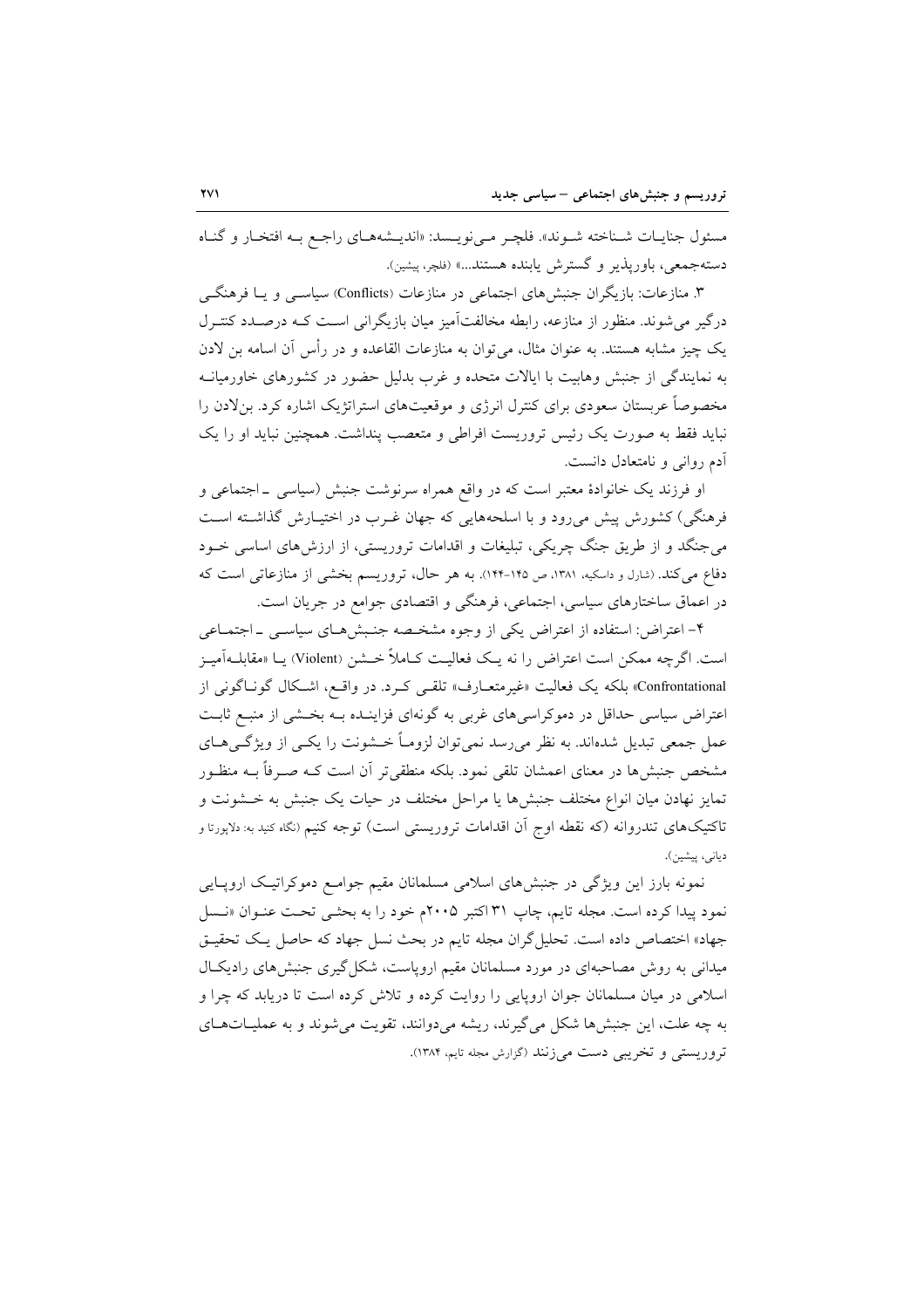#### ۴– تروریسم و نظریهٔ عمل جمعی

«نظريه عمل جمعي collective action theory»، سعى مي كند معضل پارادوكس بين عقلانيت فردی و «عقلانیت گروهی Group Rationality» را توضیح دهد و درصدد حل أن است. منظـور از عمل جمعی گروه، عبارت از عملی است که از یکایک اعـضای گـروه انتظـار مـیرود آن را برای تحصیل نفع مشترک انجام دهند. منظور از پارادوکس فوق و معـضل عمـل جمعـی ایـن است که: تحت چه شرایطی، اعضای یک گروه موفق می شود کـه بـرای تـامین منـافع مـشترک خويش، عملي هماهنگ انجام دهد؟ همانطور كه «مكنور اولسون Macnur, Olson» هـم اشـاره میکند اولاً اینکه تصمیمات افراد عاقل مبتنی بر نفع شخـصیشــان اســت، و دیگــر اینکــه نفــع مشترک، همگانی است و اگر به دست آمد کسی از آن محروم نخواهـد شـد .Olson, 1965, p (21 لذا هر فرد می تواند با خود چنین استدلال بکند که فارغ از عمل و اختیار وی، یـا آن نفـع حاصل خواهد شد يا نه. اگر حاصل شود، وي بدون تحمل هزينه از آن بهـرهمنـد خواهـد شـد ولی اگر حاصل نشود، وی از زیان پرداخت سهمیه خود، مصون مانده است. بدین ترتیب هـر یک از اعضا بنا را بر نیرداختن سهمیه خواهد نهاد و آن منفعت مشترک هم حاصل نخواهد شد (ليتل، ١٣٧٣، ص ٩۴).

در خصوص پدیده تروریسم، ترورهای فردی را میتوان از طریق نظریه انتخاب عقلایـی و بريايـه فردگرايـي روششـناختي توضـيح داد. امـا چگونــه مـي تـوان اقــدامات دسـتهجمعـي تروریستهای آنارشیست روسی قرن نوزده و اوایل قرن بیست، ترورهای جمعی تروريستهاى ألمان غربى مخصوصاً شاخه ارتش سرخ، تروريستهاى ايتاليا مخصوصا بريگاد سرخ سابق، ببرهای آزاد تامیل به عنوان خشنترین گروه تروریستی مارکسیستی- لنینیستی، انتحار دستهجمعی سرنشینان هواپیماهایی که بر برجهای دوقلـو در آمریکـا برخـورد کردنـد و همچنین اقدامات دستهجمعی تروریستی ده دوازده گروه معروف تروریستی در آمریکا از جمله سازمان نژادپرستان سفید در شمال، سازمان تروریستهای سیاه معروف به پلنگان سیاه Black) (Panther Party، گروه مخالفان سقط جنین و ... که از دهه ۱۹۵۰م تا ۱۱ سـیتامبر ۲۰۰۱، ۳۰۰۰ يديده تروريستي (23-23 ,p. 23-52) برا به وجود آوردند، توضيح داد؟ چطور مي توان اين ادعای ترورکنندگان انورسادات را تبیین کرد که گفتند: «درد و رنج را بر خود هموار کـردیم تـا دیگران اَسیب نبینند»؟ (راپاپورت، ۱۳۸۱، ص ۲۰۳).

همانطور که قبلاً اشاره شد، بخشی از این مــشکل مانــدن در دوراهــی انتخــاب در معــضل مسافر رایگان و معمای زندانیان و نظریه عمل جمعی را می توان از طریق عقلانیت کنشی و بـه تبع أن از طريق عقلانيت پارامتريک و استراتژيک که در نظريهٔ انتخاب عقلاني ملحـوظ اسـت، توضیح داد. اما این دیدگاه کامل نیست. به دلیل اینکه اساس عقلانیت پارامتریک و استراتژیک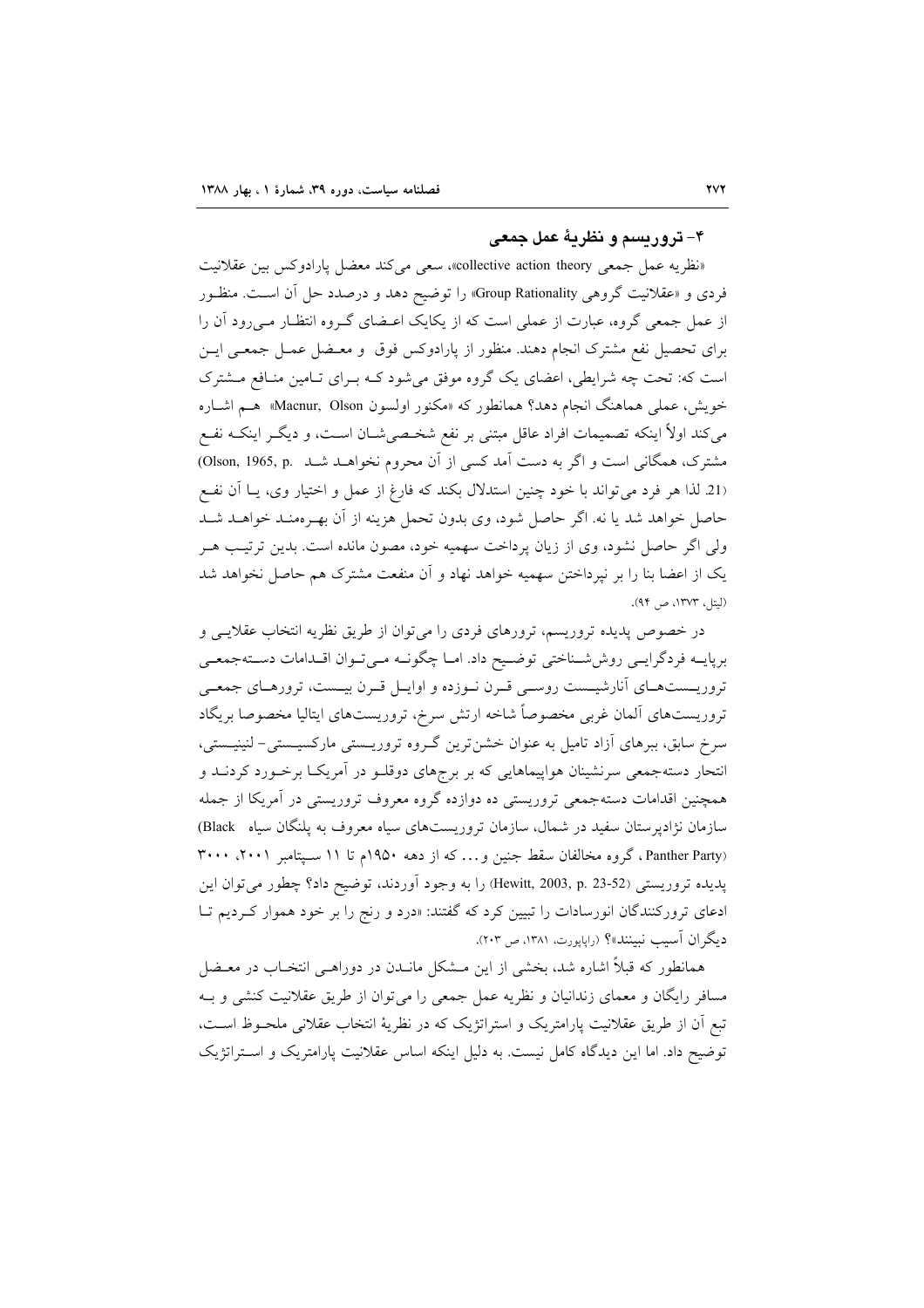بر فرد استوار است و کنش فرد انسانی در خلأ اتفاق نمـی|فتـد بلکـه از یـک طـرف در درون ساختارهای اجتماعی، اقتـصادی، سیاسـی و روانـشناختی اتفـاق مـی|فتـد کـه بـستر «context» عقلانیت ساختاریاند و از طرف دیگر متأثر از رسوبات فرهنگی (ارزشها، مذاهب، اسطورهها، ایدئولوژیها و…) و تمدنی است. تروریستها مثل تمام اعضای دیگر در جامعه در درون این ساختارها متولد می شوند و پرورش می یابند و در واقع به بخشی از ساختارهای موجود تبـدیل میشوند و محتوای ذهنی آنها متأثر از ویژگیهای تاریخی و فرهنگی جامعه آنهاست و به قــول ایهود اسپرینزاگ، تروریستها قبل از اینکه به تروریسم روی بیاورند عضو جامعه خود هستند. این، شرایط ساختاری اجتماعی، سیاسی و … آنهاست که آنها را وارد گروهها و سـازمانهـای تروریستی می کند. در این رهگذر آنها، مثلا عبدالسلام فرج، مؤلـف کتــاب «تکلیـف فرامــوش شده»، به سنتهای گذشته خود از جمله نصوص مذهبی شان در توسـل بـه تروریـسم اسـتناد مبي كننــد. ايــن رســوبات فرهنگــي- تــاريخي (ارزش هــا، اخلاقيــات، مــذهب، اســطورههــا، ایدئولوژی،…) که می تواند توجیهگر توسل به اعمال تروریستی باشد حوزهٔ عقلانیت نظری را تشکیل میدهند. مسئله در تروریسم گروهی و عمل تروریستی گروهـی نیـز بـه همـین شـکل است. تروریستها در ابتدا به عنوان عضوی از جوامع خود ابتدا به دلایل شـرایط سـاختاری و در وهله دوم با استمداد از منابع نظری، گروه تروریستی را تشکیل میدهند و مکانیسم عملکرد تروریستی جمعی اتفاق می افتد. تک تک اعضای گروههای تروریستی به عنوان فـرد تروریـست به دلایلی که توضیح خواهیم داد عملکرد تروریستی گروهی را ترجیح میدهنـد، وارد آن شـده موجودیت جدید جمعی را به وجود میآورند. بطور کلی عملکرد گروهی آنها در بستر شــرایط ساختاری و با الهام از ریشههای فرهنگی- تاریخی ظهور پیدا میکند. حل مشکل مانــدن در دو راهی در معضل مسافر رایگان، معمای زندانیان و نظریه عمل جمعی از طریق چهار فاکتور ک به درجات متفاوت ریشه در شرایط ساختاری و منابع فرهنگی و تـاریخی دارنـد، قابـل تبیـین است. این چهار فاکتور عبارتند از: منطق روانشناختی، منطق استراتژیک، مؤلفههـای اخلاقـی و هويت. البته بايد گفت اين چهار مولفه، عمدتا عامل انسجام گروه و سازمان تروريستي، بعــد از شکل گیری آن است. هرچند ممکن است در مراحل شکل گیری این گروههـا نیــز مــؤثر باشــند. بطور کلی، تحقیقات نشان داده است هر اندازه به طرف مراحل اولیــه شـکل گیــری گــروههــای تروریستی پیش می رویم شرایط ساختاری (عینی) تعیین کنندهتر هستند و هر چقدر بـه مراحـل اوج قدرت گیری و انسجام شدید این گروهها پیش میرویم عوامل فرهنگی (ذهنبی و معنـوی) تعیین کنندهترند. ما در ابتدا به فرآیند ورود مردم به گروههای تروریستی میپردازیم و سپس بـه تبیین انسجام گـروههـای تروریــستی و مکانیــسم عملکـرد تروریــستی گروهـی آنهـا (اعــم از عملیاتهای غیرانتحاری و انتحاری) میپردازیم.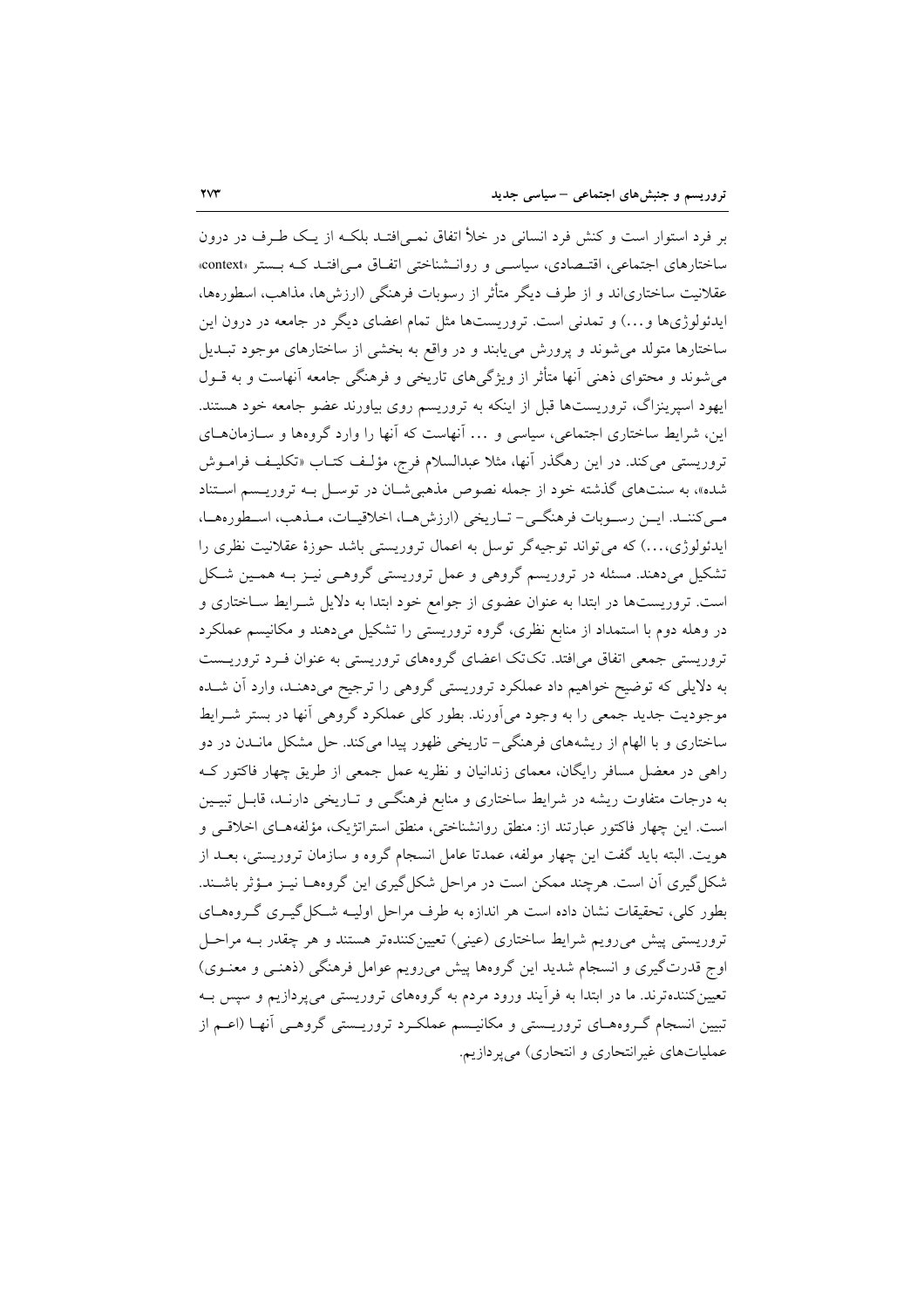۴–۱– فرایند شکلگیـری اعمـال تروریـستی گروهـی؛ مـردم چگونــه وارد گـروههـای تروریستی میشوند؟

تروریسم به معنای واقعی کلمه یک پدیـده سیاسـی و در نتیجـه بـا اسـتفاده از مفـاهیم و اصطلاحات سیاسی قابل توضیح است. تروریسم اشاعه و گسترش فرهنگ سیاسی مخالفت در یک نظام سیاسی و درگیـری عمـدتا ایـدئولوژیک بـرای کنتـرل منـابع قـدرت اسـت. ایهـود اسپرینزاگ، در مقاله «تکوین روانی- سیاسی تروریـسم چـپ در یـک دموکراسـی؛ سرگذشـت گروه ودرمن» ،تروریسم را محصول رفتاری یک فرایند طولانی مشروعیت زدایی از نهاد جامعه یا رژیم حاکم به حساب میآورد. فرآیندی که اغلب با شیوههای مسالمتآمیز و غیرتروریــستی آغاز می شود. اغلب افرادی که وارد فرایند تروریستی می شوند افراد منزوی و تنهایی نیستند ک در پي جبران نواقص رواني و يا به سبب محروم بودن از اعتبار و احترام (اجتماعي) كـافي، بـه سادگی شیوه پرهزینه تروریسم را انتخاب کرده باشند (Post, 1984).

اسپرینزاگ از قول کریستوفر. ای. روتس میگوید: آنهـا گروهـی از معتقـدان واقعـی|نــد و بسیار پیش از آنی که تروریست شوند اقتدار رژیم حاکم را به چالش گرفت1انـد. آنهـا ابتـدا در قالب هواداران جدید از موضعی ضعیف با نهادهای عمومی اعمال قانون درگیـر مـی شـوند. در عرصه جهانی برای خود دیدگاه جمعی مشخصی را دست و یا میکنند و سپس در طبی یک فرایند افراطی گری، در نهایت به یک سازمان تروریستی تبدیل میشوند کـه در اغلـب مواقـع، گروهی برگزیدهای از طبقات متوسط بالای تحصیلکرده هستند (Roots, 1980).

اسپرینزاگ می گوید افرادی که قدم در راه تروریسم می گذارند دگرگونی سیاسبی و فـردی قابل توجهی را در فرأیند و بعد از ورود به گروه تروریستی از خود آشکار می سـازند. هرچنــد هویت قبلی خود را نیز از دست نمی دهند. به نظر می رسد درک این فرایند گروهـی و مراحـل رشد عذابآور آن به مراتب بیش از شناخت منطـق روانــشناختی فــردی تروریــستهــا حــایز اهميت باشد (Post, p. 16). شناخت منطق روانشناختي تكامل گروهي تروريستها اين واقعيت را توجیه میکند که جوانان تحـصیل کـرده و عـادی طبقــه متوســط، بــدون اینکــه ســابقهای از خشونت داشته باشند، می توانند همـه هنجارهـای یـک جامعـه تـشکل یافتـه را نادیـده گرفتـه، زشتترین فجایع را مرتکب شده، در عین حال از کرده خود خشنود باشـند. هرچنـد بـه قـول کرنشاو از ویژگیهای تروریستها، بهنجاری آنان در حلقه گروهی شان است. (البتـه بعـضی از سازوکارهای ساختارهای اجتماعی نیز، تروریستها را دچار بی قیدی اخلاقی می کنـد ) (بانـدورا، ١٣٨١، ص ٢۶٣).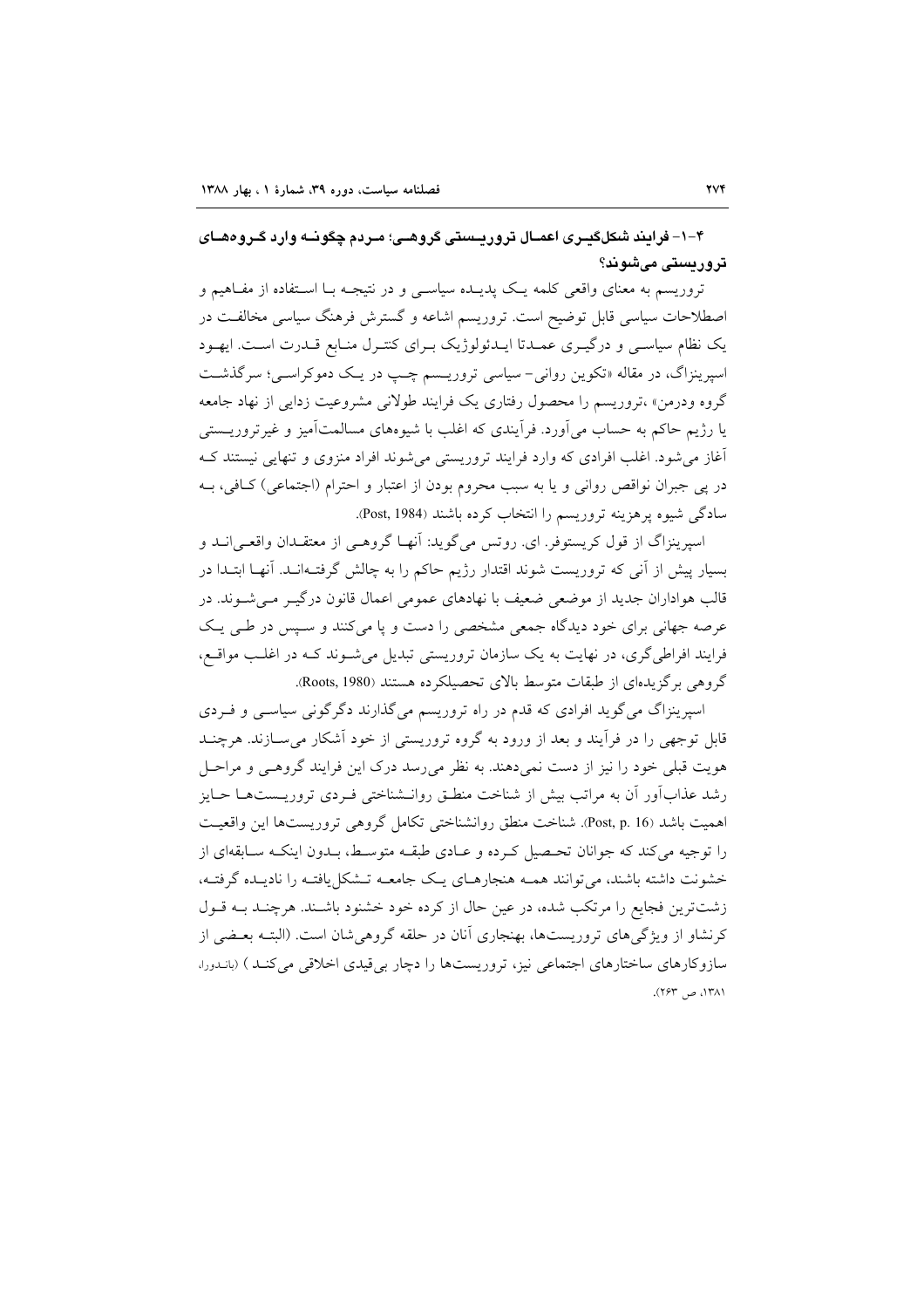#### ۴–۲–عناصر انسجام گروههای تروریستی:

چهار عنصر زیر اعضای گروهها و سازمانهای تروریستی را مثل حلقههای زنجیـر بــه هــم متصل میکنند. این چهار عنصر در بعضی موارد با هم همپوشانی دارند کـه در ضــمن توضــیح هرکدام به بعضی همیوشانی آنها با عناصر دیگر اشاره خواهیم کرد:

۴-۲-۱- هومت:

«هويتها اغلب يروژههايي شخصي و سياسي هستند كـه مـا در آنهـا مـشاركت مـي كنـيم» (Craig, 1994, p. 28). ايجاد هويتها صرفا توسط مكانيسمهاي رواني صورت نمبي گيـرد بلكـه ایجاد یک هویت یک فرأیند اجتماعی است و کشف دوباره «خود» به واسطه فرایندهای جمعی ممکن می شود. تولید هویت، یک جزء ضروری عمل جمعی است که کارویژههای یکی ســازی بازیگران درگیر در منازعه، به کارانداختن روابط اعتمادزا میان آنها و برقراری پیوند میان وقـایع دورههای متفاوت را انجام می دهـد. (دلایورتا و دیانی، پیشین، ص ۱۲۹).

«منازعه از کنش و واکنش میان تعارضهای ساختاری و ظهور یـک ســوژه جمعــی نــشأت مي گيرد. يعني يک سوژه جمعي، که مي تواند خود را حامل ارزش هـا و منـافع خاصـي ببينــد و دشمنانش را برمبنای این ارزشها و منافع تعریف کند» (touraine). عمل جمعی نمی تواند بدون وجود یک «ما» که دارای ویژگیهای مشترک و همبستگی خاصی است صورت گیرد. با وجـود تنوع اهداف و آرمانهای مورد توجه تروریستها، در لفاظی و سـخنپـردازیهـای آنـان یـک «ما»ی تکاندهنده بروز پیدا می کند. عبارت «ما در مقابل آنها» نوعی خودکامگی و تقابل گرایسی است بدون این که کوچکترین تردید و ابهامی بر ذهن شنونده باقی بگذارد. «آنها»، یعنی طبقه حاكم، منـشا همـه شـرارتهـا هـستند، درسـت بـرخلاف «مـا»، مبـارزان أزادي، كـه از فـرط درستکاری و شرافت خود می سوزیم. پس اگر مشکلات «ما» از «آنها» ناشی مـی گــردد، بنابــه «منطق روانشناختی» یک تروریست، ناگزیر باید از سر راه برداشته شوند. این تنها کار اخلاقی و عادلانهای است که میتوان انجام داد. با پذیرش فرضیات اصلی، اسـتدلال منطقـی بـیکـم و کاست جاری می گر دد (پست، ۱۳۸۱، ص ۴۷).

از طرف دیگر، ایجاد هویت پیششرط عمل جمعی نیست. این موضـوع واقعیـت دارد کـه هویتهای بازیگران اجتماعی در یک دوره خاص به رفتار بعدی آنها جهت میدهند. اما عمــل تروریستی گروهی زمانی اتفاق می افتد که تروریستها توانایی تعریف خود، دیگر بیازیگران و محتوای روابط پیونددهندهشان را در خود ایجاد کنند. دقیقاً از طریــق همــان عمــل تروریــستی است كه احساس تعلقهاى خاص، تقويت يا تضعيف مى شود. لذا تكامل عمل جمعى موجب و مشوق بازتعریف مداوم هویت می شود. فرایندهای ایجاد هویت جمعی بخش جـدایی ناپــذیر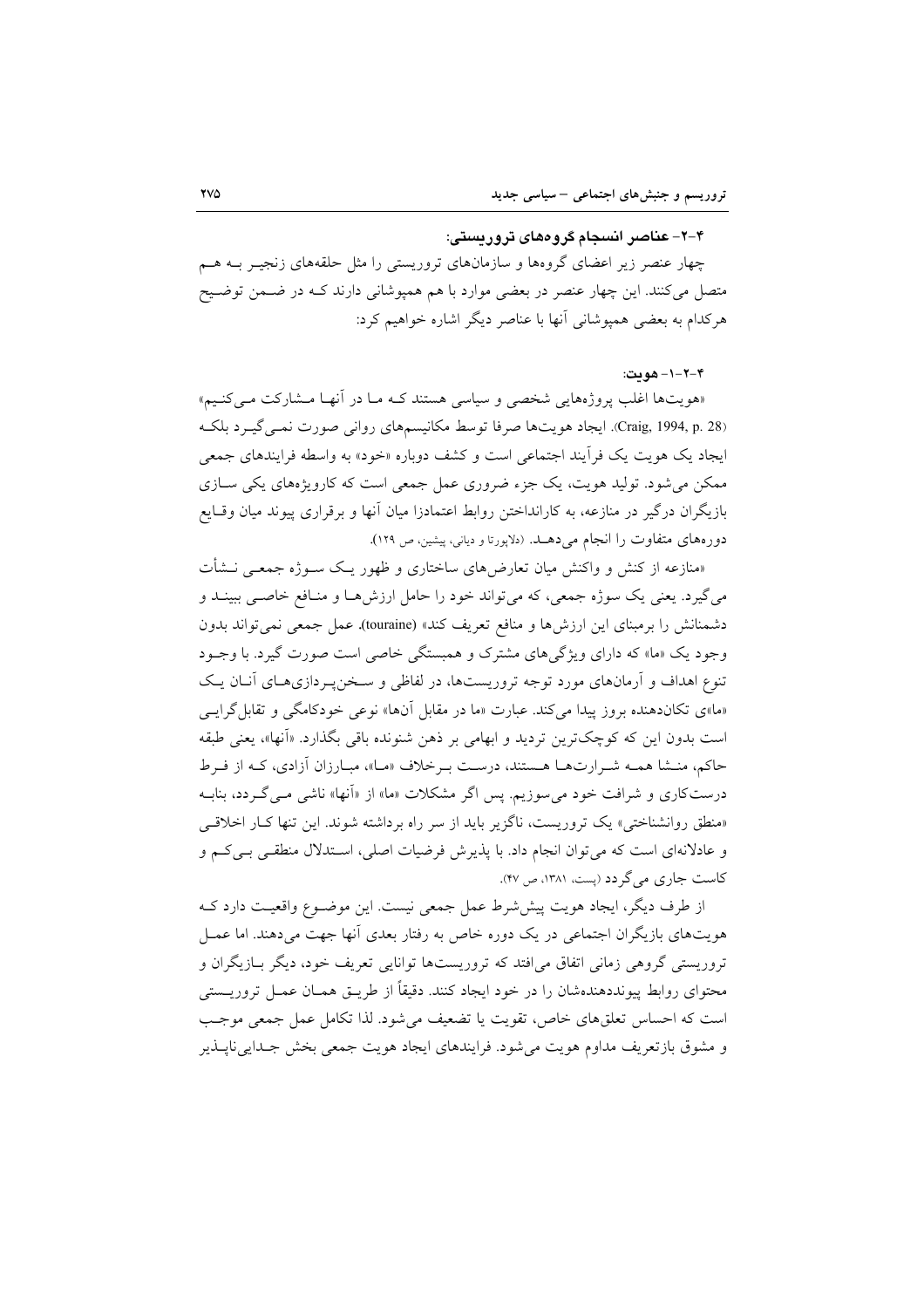از عمل جمعی هستند. «هویت جمعی، مطمئنا تحت تأثیر تلاش های آگاهانه بازیگر برای ایجاد ماهرانه سمبلهای شناساگر قرار می گیرد. به عبارت دیگر، هویت جمعی تاحـدی نتیجـه عمـل استر اتژ یک است» (دلاپورتا و دیانی، پیشین، ص ۱۵۶).

در حقیقت می توان گفت همه تروریستها، از گروههای مختلف مذهبی، قومی، ملبی گـرا، سیاسی و اجتماعی، معتقدند افراد مورد هدف اّنها، چه فردی و چه گروهی، تنها به دلیل اَنچـه که انجام می دهند گناه کار تلقی نمی شوند، بلکه به سبب سرکوب و بدرفتاری با تروریستها، هدف حملات آنها قرار می گیرند (کلن ۱۳۸۱، ص ۸۰). این ادعای تروریستها برای ناظران غربے بسیار گران می آید. اما تروریستهای آلمان غربی (از جمله جناح ارتش سـرخ) از همـان ابتـدا خود را قربانیان بی گناه دولت ستیزهجو، متجاوز و سرکوبگر آلمان غربی میدانستند کـه بـرای حفظ قدرت «خود» و سركوب «آنها» و ديگر «مردم راستانديش» به خشونت متوسل مي شود. به هرحال در بسیاری مواقع و نه لزوما همیشه، تنها دلیل تروریستها برای عمل تروریستی شان این است که از «خود» در مقابل دنیای ستیزهجو، اهریمنی، متجاوز و بررحـم «أنهـا» محافظـت می کنند. نهایتا اینکه اعضای گروههای تروریستی افرادی مبتلا بـه هویـتهـای روانـی از هـم گسیختهاند که آماده حمله به علل شکستهایشان (دیگران) هستند.

#### ۴-۲-۲- منطق , و انشناختی:

با وجود اینکه افراد تشکیل دهنده گروههای تروریستی در بسیاری از ویژگیهای شان با هم مشترک نیستند، ولی فضای گروه متأثر از شخصیت اکثریت اعضاء می گردد. بــسیاری از افــراد، تعلق به یک گروه تروریستی را نخستین تعلق حقیقی خود می یابند. آنها حقیقتا در درون گـروه تروریستی احساس مهم بودن میکنند.

ویلفرد بیون Wilfred Bion اثبات کرده است زمـانی کـه افـراد در یـک محـیط گروهـی بـه فعالیت می پردازند، قضاوت و رفتار فردی آنان بـه شــدت تحـت تــأثیر جاذبــههــای قدرتمنــد دینامیکهای گروهی قرار مـی گیـرد. یافتـههـای بیـون در فهـم دینامیـکهـای گروهـی رفتـار تروریستی سودمند است. بیون معتقد است در هر گروه، دو نیروی مخالف وجود دارد:

الف- روند اصلی گروه: جنبهای از گروه است که با شـبوههـای هدفمنـد در مـسیر تحقـق اهداف تعیین شده پیش می رود. ب- ذهنیت اصلی گروه: گروهها در انجام وظایف خود اغلب اهداف تعریف شده را ضایع میکنند. آنها به نحوی عمل میکنند که گویی متأثر از یک رشـته پیش فرضهای اصلیاند. این پیش فرضها همان ذهنیت اصلی گروهاند. بيون اينگونه علائم رواني را در سه دسته شناسايي مي كند: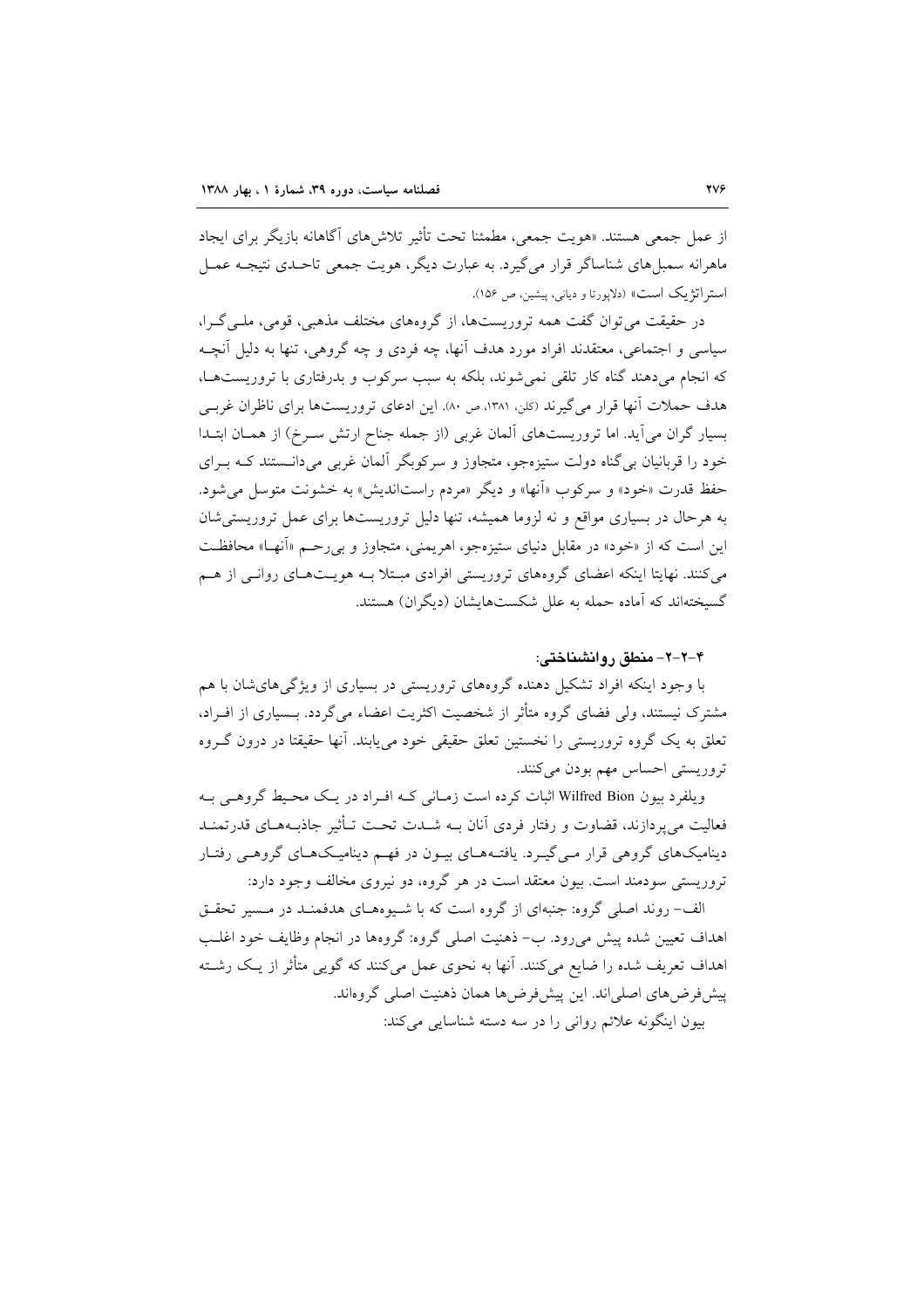۱- حالت «جنگ و گریز» که در آن تروریستها هویت خود را در ارتباط با جهـان خــارج می بینند و توجیه موجودیت خود و یا تهدید علیه آن را در دنیای خارج جستجو می کننــد. ایــن حالت، گروه را وادار به رفتاری میکند که گویی بـرای محافظـت از خـود یـا بایــد بــه جنـگ دشمنان احتمالي بروند و يا از مقابل آنها فرار كنند. ٢- حالت «وابستگي»، كه گروه را به سمت اطاعت از یک رهبر مقتدر متمایل می گرداند. در این شرایط اعضای گروه قضاوت های مستقل خود را تابع فرامین سرگروه قرار میدهند. ۳- حالت «تعلق عاطفی شدید» بـرای گـروه، نـاجی مسیحاگونهای می سازد که اعضای گروه را رستگار می کند و یک دنیای جدیدی را خلق می کند (Bion, 1961).

یکی از پیامدهای تفکر گروهی، تصمیمگیری مخاطرهآمیـز توسـط گـروههاسـت. سـیمل و مینیکس (Semel and Minix) گروهـی از افـسران نظـامی آمریکـا را انتخـاب کردنــد و در طــی تحقیقات بر روی آنها دریافتند که گروهها– در مقایسه با گزینـههـایی کـه ممکـن اسـت مـورد درخواست افراد فاقد گروه قرار گیرد- اغلب گزینههای مخاطرهآمیزتر را انتخاب می کننـد. ایــن نیروی محرک که همواره منجر به انتخاب گزینههای پرمخاطرهتر مـیشـود، اسـتلزامی منطقـی برای حملات پرتلفات تروریستی به حساب خواهد آمد. از بررسیهای انجام شده درخصوص «نیروی ضربت بین المللی برای جلوگیری از تروریسم اتمی» چنین نتیجه گرفته شده است ک محدودیتهای داخلی در مقابل احتمال باورنکردنی استفاده از تروریسم اتمی در حال رنگباختن است. علت اصلی افزایش احتمال تروریسم اتمی را می توان دینامیکهـای گروهـی مخاطرهآفرین در گروههای تروریستی دانست (پست، پیشین).

در بسیاری مواقع و فرصتها، پاسر عرفات می توانست با رها کـردن رهبـری جنـاح چـب رادیکال سازمان آزادیبخش فلسطین (PLO)، پیش گرفتن یک شیوه سیاسی، پذیرفتن قطعنامـه شماره ۲۴۲ سازمان ملل و به رسمیت شناختن حـق موجودیـت اسـراییل فـشاری سـنگین بـر تل اَویو وارد اَورد و به موجب اَن باب یک راهحل محـدود ارضـی را بـه روی فلـسطینیان بــاز نماید. ولی این کار را نکرد و در هر فرصت و موقعیتی که پیش آمد، او تصمیم مـیگرفـت بـه عنوان رهبر جنبش متحد مقاومت فلسطین در مذاکرات ظاهر گردد. در نتیجه در باطن انگیزه و علت سازمان آزادی بخش فلسطین برای مبارزه، پس گرفتن سرزمین آبا و اجــدادی فلــسطینیان یک هدف اصلی به حساب نمی آید. فرصتهای بسیاری در ایرلند پیش آمده است که درست در آستانه رسیدن به مصالحه و حل اختلاف، حامیان تروریسم طوری عمل کردهاند کـه گــویی می خواهند مسیر خشونت را برای همیشه ادامه دهند. در نتیجه برای هر سازمان یا گروه، بقـای گروه بالاترین اولویت است. این مطالب به ویژه در مورد گروههای تروریستی صادق است. گاه تلاش برای رسیدن به علت و انگیزه تروریستی مورد حمایت گروه، هدف بقای گروه را مـورد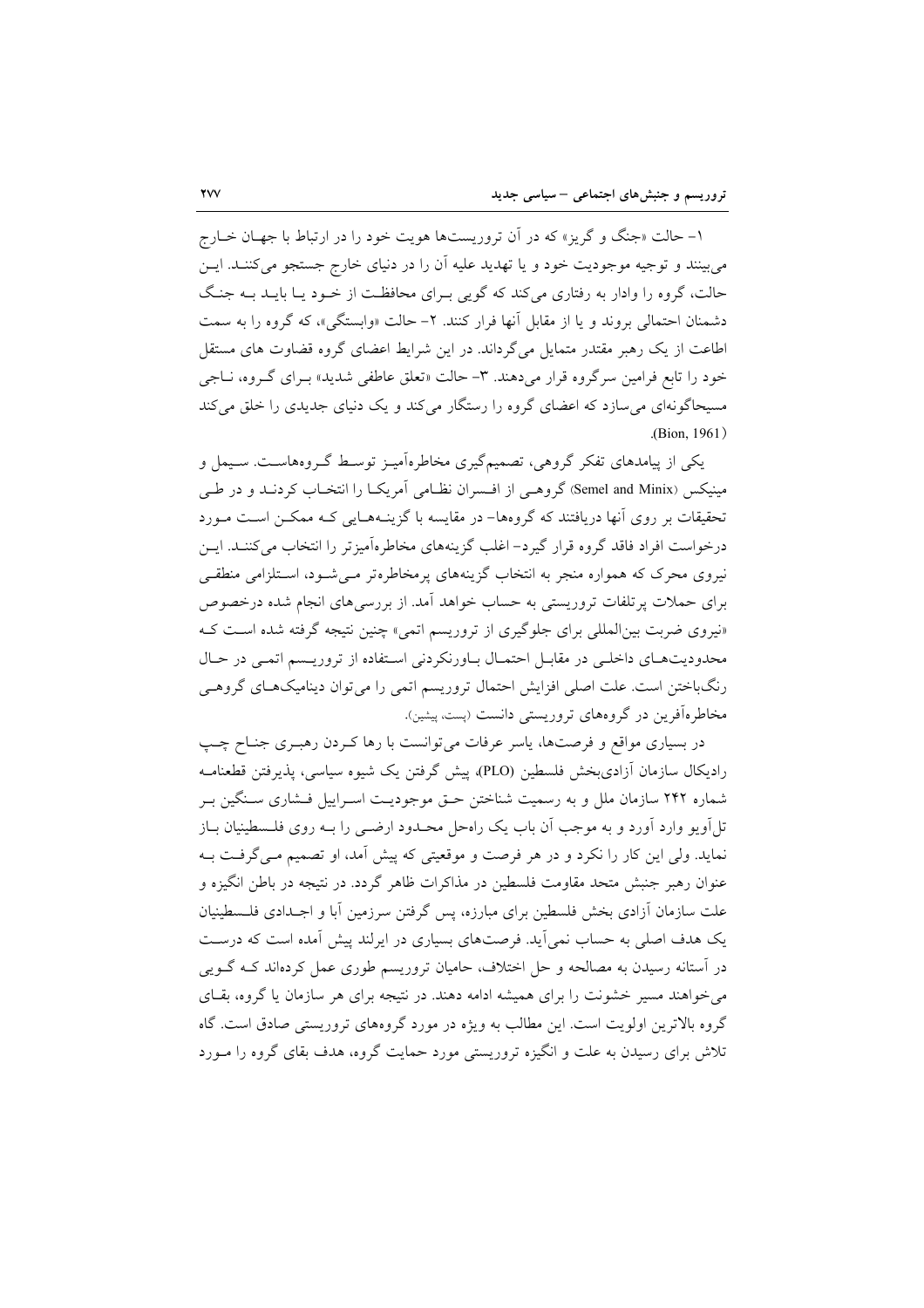تهدید قرار می دهد. این حقیقت وجود یک توازن سیبرنتیک را در این گروهها آشکار می ســازد. این گروهها به منظور جذب اعضای جدید و دایمی کردن موجودیت خـود بایـد در عملیـات تروریستی و تبلیغات برای مشروع جلوه دادن خود به حد کافی موفق باشند، اما نه آنقدر موفق که به سادگی به اهداف اصلی خود دست یابند. همانطور که در مورد تروریـسم جـدایی طلـب باسک (ETA) مشهود است، ماهیت مطلق گرای ایدئولوژی و لفاظی هــای آنــان، نــاظر بــر ایــن حقیقت است که به طور کلی گروههای تروریستی همواره توجیهات ظاهر فریببی بـرای ادامـه مبارزه خود مي يابند (همان).

در سال ۷۳ میلادی، در خلال شورش یهودیان در مقابل اشغالگران رومی، لشکر دهـم روم به فرماندهی فلاویوس سیلوا (Flavius sulva) پس از سه سال محاصره، در یک قـدمی تـسخیر ماداسا، يعني آخرين دژ شورشيان، پيش آمده بود. صدها تن از افراطيون يهـودي (Kan'aim) بـه همراه خانوادههایشان- مجموعا حدود هزار مرد، زن و کودک- در داخل قلعـه ماداسـا زنــدگی می کردند. وقتی مشخص گردید که هیچچیز نمی تواند مانع از سقوط قلعـه در صـبح روز بعــد شود، رهبر افراطیون (Elazar Ben Yair) یاران خود را فراخوانده، آنان را متقاعد کرد که به جای اسیر شدن به دست رومیها و تحمل شکنجه و بردگی، اقدام به خودکشی کنند. پس از سخنان وی، آنها شروع به قتل عام خانوادههای خود کردند، یکدیگر را کشتند و آخرین نفر نیز خود را به قتل رساند. در میان ۹۶۰ نفری که در ماداسا خودکشی کردند، بیتردید تعداد زیادی و شـاید اكثريت آنها مايل به مردن نبودند. پس چرا آنها با انتحار موافقت كردند؟ به طور يقين بايد تأثير و نفوذ یک رهبر کاریزماتیک را بسیار حائز اهمیت دانست و شاید بتوان آن را عامل اصلی این اقدام به حساب آورد. با این حال، زمانی که تصمیم جمعی برای مبادرت به خودکشی قطعیت یافت، فشار گروهی نقشی بسیار مهم تر ایفا کـرد. نمـیتوان ادعـا کـرد کـه ایـن فـشار لزومـا سرکوبگرانه و اجباری بوده است. هیچ ادلهای وجود ندارد که افراد از اقدام بـه انتحـار جمعـی سرباز زدند. نتیجه اینکه، احساس تعهد یکایک افـراد نـسبت بـه گـروه بـه عنـوان یـک نظـام اجتماعی و احساس قوی سرنوشت مشترک، عامل حیاتی این قتل عام بوده است (سراری، ۱۳۸۱، ص ۳۲۳).

حتی در قرن بیست و یکم نیز چنین پدیدههایی به چشم می خورند.... حداقل یک عامل در میان بسیاری از فرهنگها و گروههای مختلف یکسان است و آن آمـدن هـزاره سـوم مـیلادی است. بسیاری از کارشناسان عقیده دارند که میان حوادث عمده ثبت شـده در تـاریخ و بـروز تعصبات مذهبي كـه اغلـب بــا پيـــشگويي هــاي صــورت گرفتــه در مــورد «نبــرد أخــر الزمــان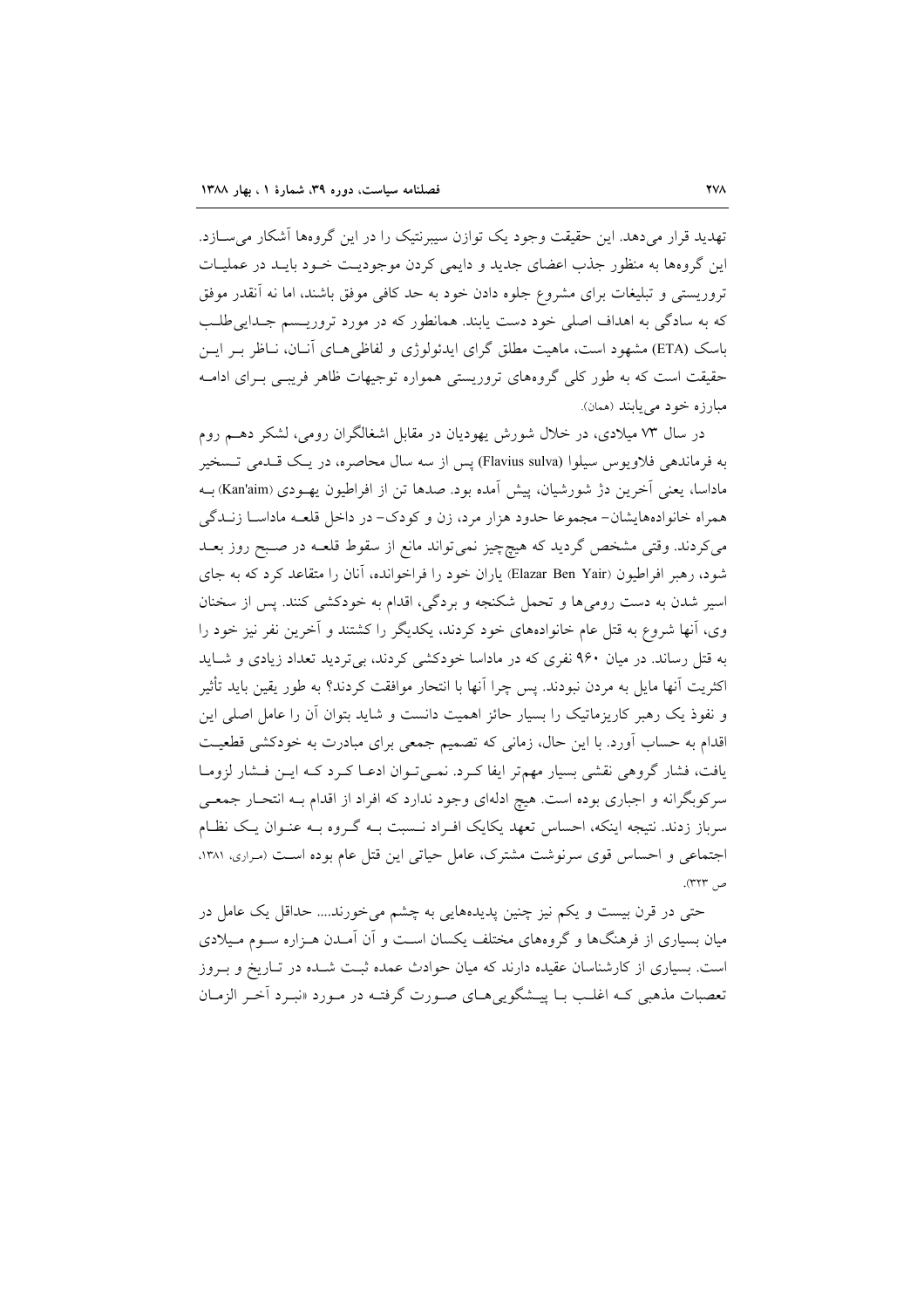Armageddon» ٰ مرتبط است، نوعی ارتباط وجود دارد. اکثر این اقدامات مرتبط با آمـدن هـزاره جدید میلادی عاری از خشونت و یا صـرفاً خـودزنی (خودکـشی دسـتهجمعـی اعـضای ایـن گروهها یا مواردی مشابه) است. اما ممکن است گروههایی سر برآورند کـه بخواهنـد از طریـق اقدامات خشونتآمیز، روز رستگاری و رهایی بشر را که با آمدن هـزاره نــو مــرتبط مــی(داننــد تعجیل کنند و یا از طریق توسل به سلاحهای کشتار جمعی، نبرد آخرالزمان را محقق سازند بـا این تصور که ممکن است سال ۲۰۰۰ م نیز بگذرد و ایـن نبـرد نهـایی پـیش:پینـی شـده و روز رستگاری نمودار نشود. هفتهنامه «اکونومیست conomist» نوشت: کسانی کـه تـصور مـیکننـد سال ۲۰۰۰ م سالی بی حادثه است اشتباه خطرناکی کردهاند؛ تاریخ نشان داده است که با گذشت هر هزاره از عمر بشر شور و هیجانهای غریبی در روح انـسانهـا پدیـدار مـی شـود. (فالنكرات و نيومن و تاير، ١٣٨١، ص ٢۶٠-٢٥٩).

۴-۲-۳- منطق استر اتژیک:

همانطور که قبلاً هم اشاره کردهایــم در اینجــا در مــورد مکانیــسم کــنش عقلانــی در افــراد تروریست بحث نمیکنیم. فقط به بعد گروهی کنش و اعمال عقلانی تروریستها مـیپـردازیم که خصلتی استراتژیک دارند. اگر از زاویه پارامتریک بـه رفتـار جمعـی فـرد تروریـست نگـاه بکنیم، اولا اعضای گروههای کوچک و واجد امتیاز، تلاش برای به دست آوردن نفع جمعـی را شرط عقل میدانند. اما گروههای بزرگ تا حدودی خفته و در تلاش جمعی کامیاب نمی شوند. ثانیا، گاهی گروهها، کیفرها و یاداشهایی تدارک می بینند که بـرای ایجـاد تغییـر در محاسـبات عقلانی افراد، تأثیر کافی دارند (لیتل، پیشین، ص ۹۶).

از طرف دیگر تهدیدات بیرونی نیز در انسجام و همبستگی گروه تأثیر دارد. از آنجـایی کـه گونههای تروریسم از نظر دینامیک و ساختار با یکدیگر متفاوتند، برای هر گـروه خـاص بایــد سیاستهای متفاوت در نظرگرفته شود. بدیهی است بـرای شـناخت سیاســتهـای هــر گــروه تروریستی، باید زمینههای تاریخی، فرهنگی و سیاسی آن گروه مورد مطالعه قرار گیـرد. امـا در یک قاعده کلی می توان گفت هرچه یک گروه کوچکتر و مستقل تر باشد، نتیجه منفـی نیــروی بیرونی بیش تر خواهد بود. به عبارتی دیگر، زمانی که یـک کـانون تروریـستی مـستقل بـا یـک تهدید بیرونی مواجه می شود، خطر بیرونی باعث کاسته شـدن از تفرقـههـای درونـی گردیـده، یکپارچگی و همبستگی گروه را در مقابل دشمن بیرونی افزایش میدهد (پست، پیشین).

تا به امروز، تروریسم به عنوان پاسخی از سوی یک حرکت مخالف به یک «فرصت» مـورد توجه قرار گرفته است. ایـن رویکرد بـا یافتـههـای هـاروی واتـرمن (Harvey Waterman) کـه

۱. "Armageddon": به معنای نبرد نهایی بین حق و باطل، به روایت کتاب مقدس مسیحیان است.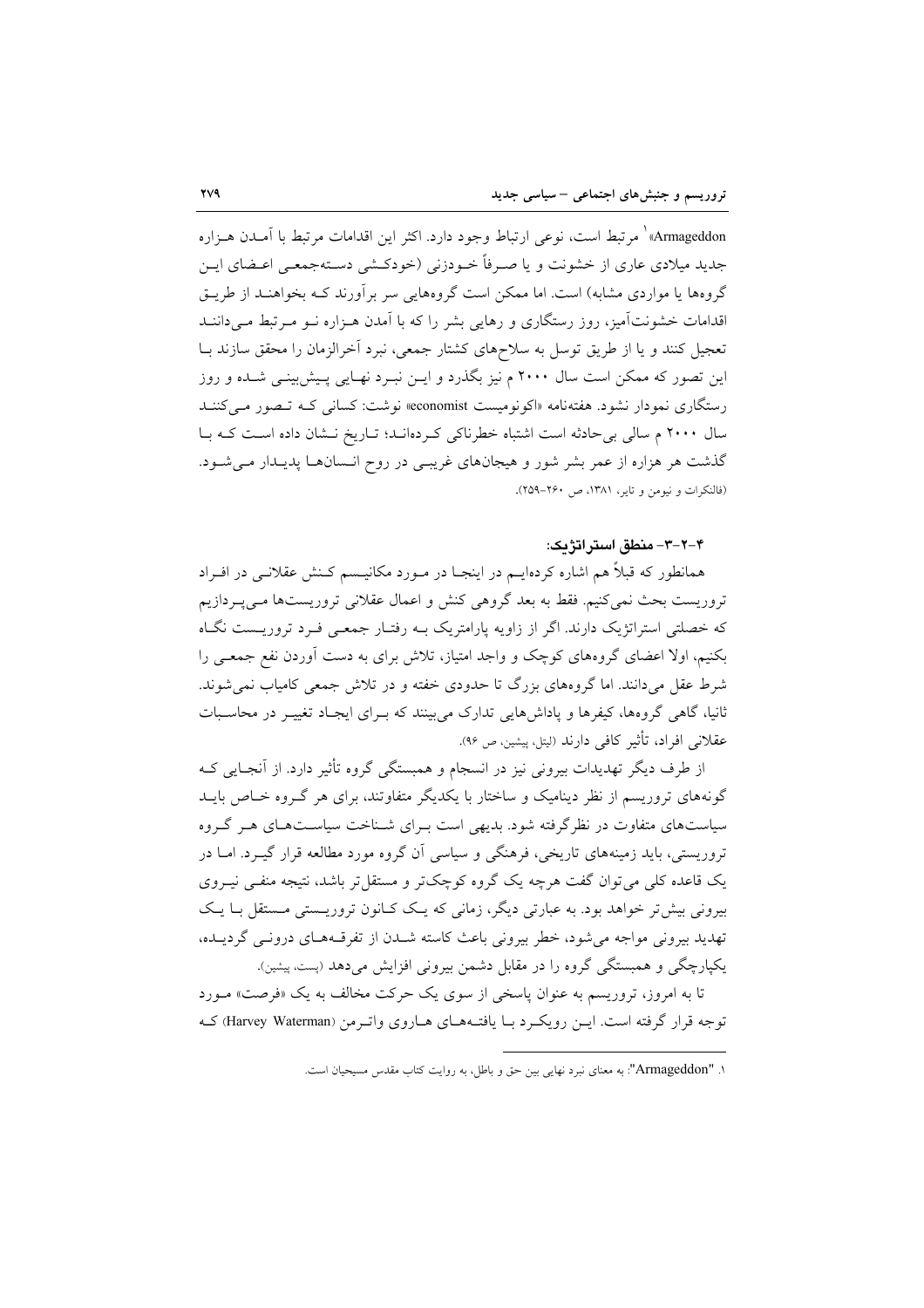عملکرد سیاسی جمعی را نتیجـه محاسـبات منـافع و فرصـتهـا مـیدانـد سـازگاری دارد (Waterman). جيمز ويلسون (James Wilson). هم معتقد است سازمان هاي سياسي در ياسخ بـه تهدیداتی که در مقابل ارزشهای یک گروه قرار مـیگیـرد پـا بـه عرصـه وجـود مـیگذارنــد .(Political Organization..., 1973).

بیتردید تروریسم علاوه بر فرصتطلب بودن ممکن است تـدافعی باشـد. یعنـی انـسجام گروهی سازمانهای تروریستی در موقعیتهایی که ترس از ضعیف معرفـی شـدن در افکـار و انظار عمومی وجود دارد، برای غلبه بر ایـن ضـعیف معرفـی شـدن، محکـمتـر مـیشـود. لـذا تروریسم ممکن است از یک نزول ناگهانی در آرمانهای یک سـازمان مخـالف نــشأت گرفتــه باشد. ترس ضعیف معرفی شدن ممکن است یک سازمان زیرزمینـی را بــه اعمــالی وادارد کــه بتواند قدرت خود را به نمایش بگذارد. ارتش جمهوریخواه ایرلند– حتـبی بـه قیمـت انـزوا در افکا رعمومی- برای غلبه بر احساس ضعف در مقابل انگلستان از حربه تروریسم استفاده کـرد. به طوریکه در دهه ۱۹۷۰ م طغیان عملیات تروریستی سبب قطع مذاکرات با انگلستان گردید. چرا که ارتش جمهوری خواه ایرلند در تلاش القای این تفکر در اذهان مردم بود که از موضع قدرت باب مذاكره با مقامات انگليسي را گشوده است .(McGuire, 1973, 110-11, 118, 129-31) (161-62 115, and 161-62 سازمانهای جناح راست در واکنش به آنچه تهدیــد علیــه وضـع موجـود از سوی جناح چپ میدانند، اغلب به ترورسیم متوسل میگردنــد. در ســال ۱۹۹۶ جنــاح راســت ایتالیا به منظور برحذر داشتن دولت و رأیدهندگان ایتالیایی از تمایل به جناح چپ، بــه تبیــین یک «استراتژی تنش» پرداخت. این استراتژی، بمبگذاری شهری با تلفات سنگین غیرنظامیـان را مجاز می گر دانید (کرنشاو، ۱۳۸۱، ص ۹).

#### ۴-۲-۴- مولفههای اخلاقی:

اخلاقیات، یکی از مؤلفههایی است کـه مـیتـوان در توضـیح مکانیـسم عملکـرد گروهـی سازمانهای تروریستی از آن استفاده کرد. بـه ایـن معنـا کـه تعهـدات اخلاقـی افـراد در قبـال همدیگر، آنها را ملزم به اقدامات دستهجمعی می کند. یکی از ایــن مولفـههـای اخلاقــی مــسئله «اعتماد Trust» است. منظور از اعتماد این است کـه اگـر طـرفین قـرارداد همکـاری بـا همـان تکتک افراد گروه تروریستی مطمئن باشند که طرف دیگر نقض قـرارداد نخواهـد کـرد و لـذا طرفین انگیزه اخلاقی کافی برای حفظ قراردادی منصفانه داشته باشند (لیتل، پیشین، ص ۸۹)، همـه آنها در عملکرد گروهی شرکت خواهند کرد و بر معضل معماری زندانیان، نظریه عمل جمعی، و مشکل مسافر رایگان غلبه خواهند کرد.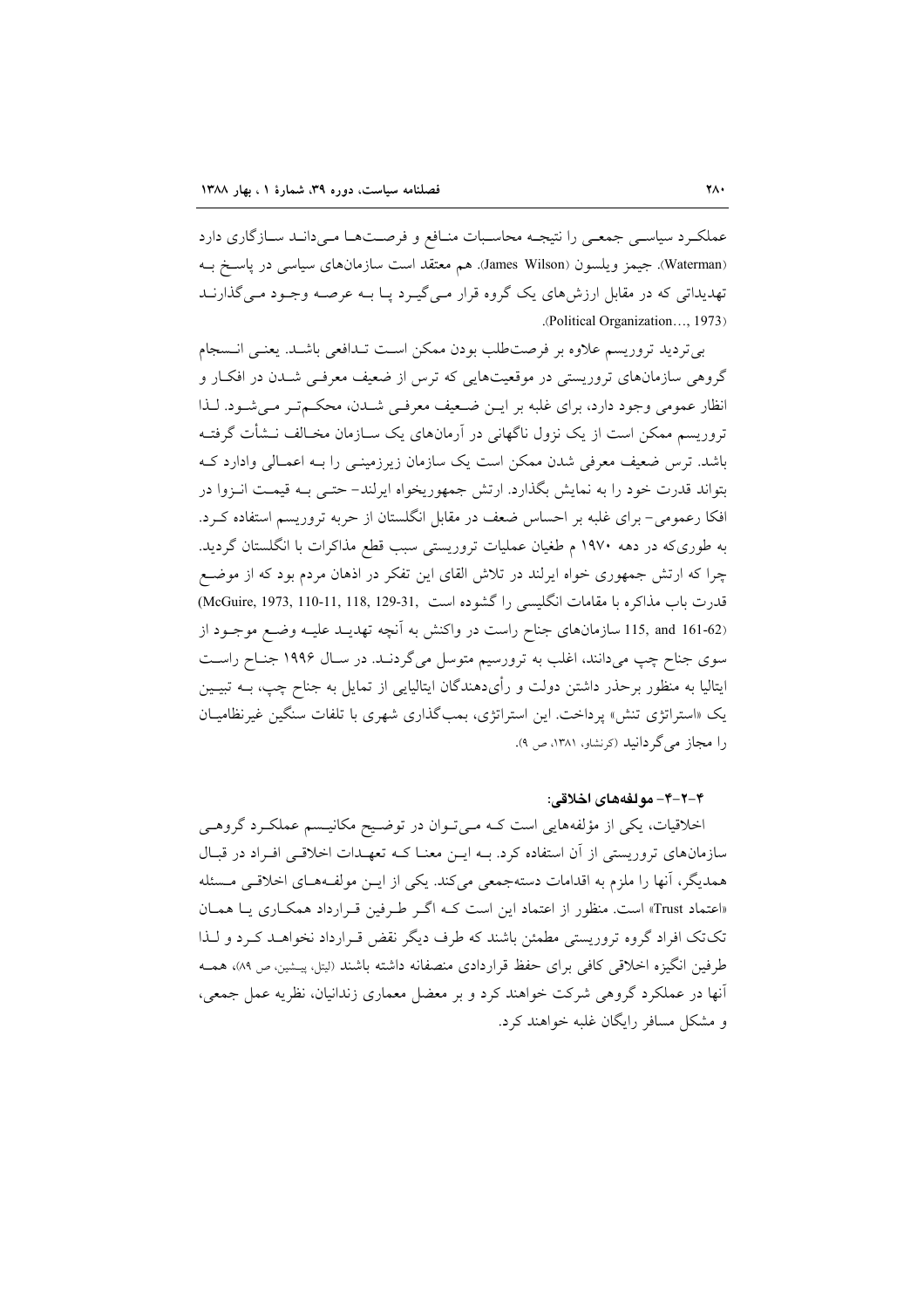فرآیندهای جامعهپذیری نیز احساسات افراد را نسبت به جاذبههای تروریــسم تحـت تــأثیر قرار داده و توانایی آنها را برای غلبه برخود محدودی «اخلاقی» یـا تـرس از عواقـب احتمـالی افزایش میدهد و در نهایت «اعتماد» آنها را نسبت به باورهای جمعی راسختر کرده و به اقــدام جمعي وگروهي مصمي تر مي گرداند.

در این میان نقش فرهنگ سیاسی و سنتهای تـاریخی و خـانوادگی در معرفـی نمادهـا و حکایات پرمعنا به افراد اهمیت بسیار زیادی دارند. هدف افراد در توسل بـه تروریـسم چـه بـه منظور جلب رضایت اجتماعی باشد، چه به منظور مخالفت با نظـام حـاکم، بیـانگر ارزش۵حـای رايج و غالب أن اجتماع است (كرنشاو، پيشين).

اقدامات تروریستی به دست گروههایی انجام میشود که براساس باورهـای مـشترک میـان افراد به تصمیمگیریهای جمعی میپردازند، اگرچه سطح تعهـدات فـردی نـسبت بـه گـروه و آرمانهای آن در افراد متفاوت است. تروریـسم، اقـدامی سیاسـی اسـت کـه یکایـک افـراد بـا مشارکت یکدیگر بدان مبادرت ورزیده و به طور جمعی میکوشـند تـا رفتـار خـود را توجیـه کنند. این توجیهات بیانگر ارزش های اجتماعی غالب است و نمـی تـوان رفتارهـای فـردی و گروهی را از آن مجزا دانست (کرنشاو، پیشین).

ایدئولوژیها نیز در تشدید فضای اطاعت پذیری برای اعضای گـروه جهـت اقـدام جمعـی موثر است. در گروههای تروریستی، یک ایـدئولوژی خودکامـه و مطلـق گـرا بـه یـک توجیـه روشنفکرانه تبدیل می شود. ایدئولوژی بر اصول اخلاقی گروه، چون کلام وحی نافذ است. در پاسخ به این سوال که چگونه بعضی افراد در قالب یک ضـابطه اخلاقـی خـاص، اجتمـاعی را تشکیل می دهند و در عین حال مرتکب اعمال خشونت بار ضداجتماعی می شوند؟ بایـد گفـت به میزانی که افراد هویت خود را در گروه غوطهور می سازند، ضوابط اخلاقی گـروه جـایگزین ضوابط فردی آنان می گردد. و همانطور که کرنشاو نیز در طی تحقیقاتی مشاهده کـرده اسـت، گروه به عنوان انتخابگر و مفسر ایدئولوژی نقشی مرکزی دارد. آنچه که گروه براسـاس تفـسیر خود از ایدئولوژی، اخلاقی بداند اخلاقی میشود و به عنوان یک مجوز به اعـضای گـروه القـا مي شود. بدين ترتيب، اگر براساس يک ايدئولوژي چنين تفسير شد که «آنان» مسئول مشکلات «ما» هستند، نابود کردن آنها نه تنها موجه به نظر می رسد، بلکه به عنوان یک دستور اخلاقی مورد توجه قرار مي گيرد (پست، پيشين).

#### نتىحە

بطور کلی باید گفت پدیدهٔ تروریسم در جهان در حال گسترش است و سیاسـت جهــان را تحت تأثیر خود قرار داده است. این پدیده، به عنـوان پدیـدهٔ جـایگزین در تحـولات سیاسـی،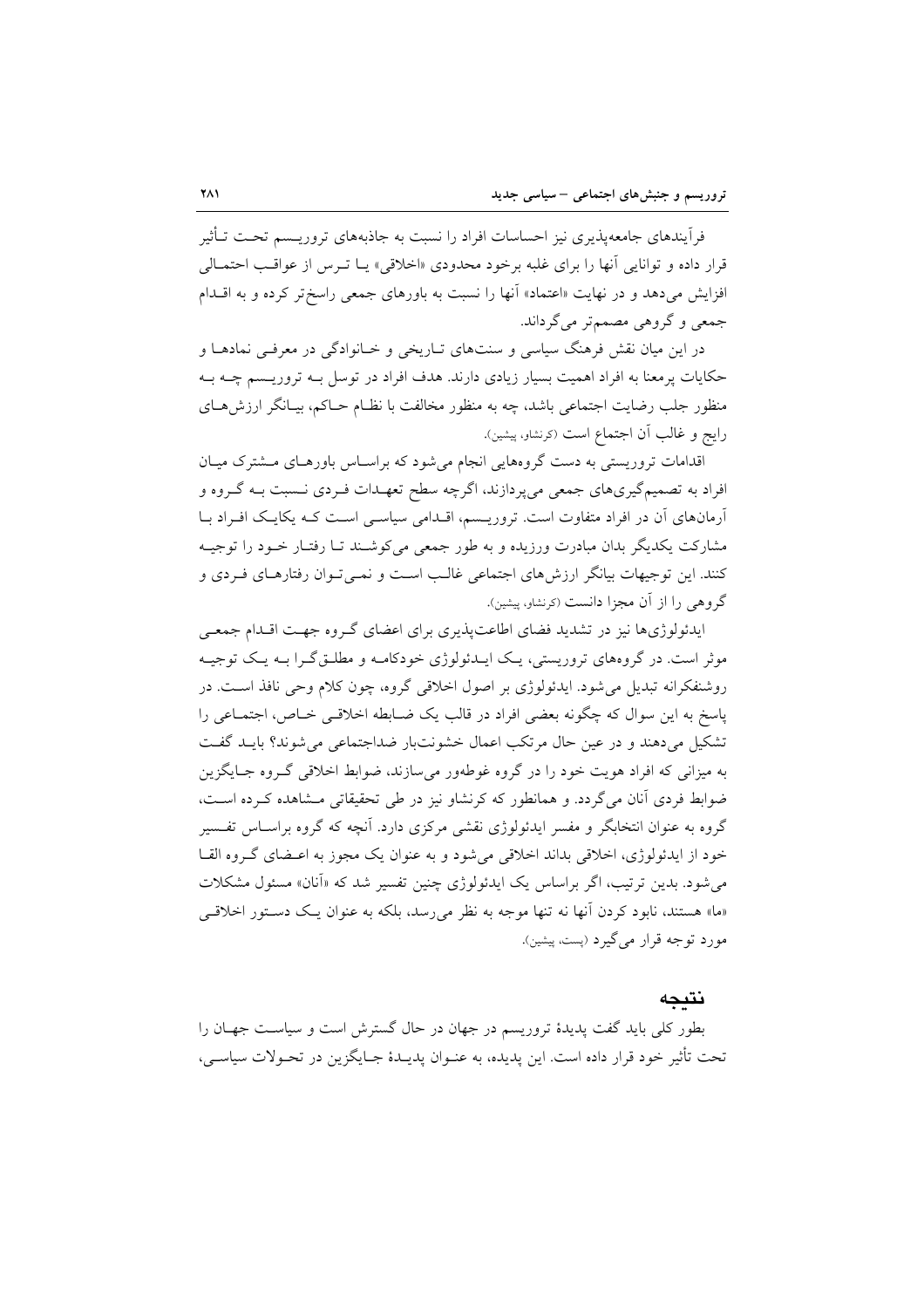اجتماعي، فرهنگي، اقتصادي و … عمل مي كند و زندگي سياسي را بـه چـالش مـي كـشد. البتـه تروریسم به اشکال مختلف از زمانهای قدیم و متناسب با نظامهای سیاسی حاکم بر جوامع، از نظامهای سیاسی سنتی (امیراطوری، فئودالیستی و...) گرفته تا دوران مدرن (دولتهای ملبی و مدرن مطلقه، توتاليتر، نظامهاي دموكراتيك و…) اتفاق مي|فتاده اسـت. لكـن امـروزه بــه دليـل شرايط سياسي، اجتماعي، اقتصادي، فرهنگي، تكنولوژيكي و … خاص حاكم بر جهان از جملـه انتقال نسبی مرجعیت سیاسی قدرت از دولتها به جنـبش هـای اجتمـاعی \_سیاسـی و ظهـور بازیگران گروهی غیردولتی بر پایه ایــن جنـبشهـا و مخـصوصاً در شــرایط عــدم معقولیــت و مقبولیت توسل واحدهای سیاسی مخصوصاً دولتها به جنگها و برخوردهـای تمـام،یـار بـه دلیل ترس از گسترش آن به سطح برخوردهای هستهای، وضعیت خطرناکی را به دلیل کارآمـد بودن آن بوجود آورده است.

شرايط موجود تروريسم با الگوهاي گذشته آن كاملاً متفاوت مي باشد. بطـور كلـي شـواهد نشان میدهد که موج جدید در قالب فرأیندهای مقاومتگرا منعکس گردیده است. نیروهـای نوین از درون ساختار اجتماعی کـشورهای حاشـیهای ظهـور یافتـهانـد. ایـن نیروهـا درصـدد هويت يابي هستند. بـراي آنـان هويـت بـيش از قالـبهـاي توسـعهٔ اقتـصادي و ارتقـاء سـطح بین المللی دارای اهمیت است. به هر میزان که نیروهای اجتماعی حاشـیهای توسـط کـارگزاران سیاست بین|لملل و یا واحدهای سیاسی نادیده انگاشته شـوند، زمینـه بـرای تـداوم و تـصاعد بحرانهاي استراتژيک فراهم خواهد شد.

با توجه به نشانههای موجود باید تأکید داشت که نیروهای اجتماعی جدیـد دارای رویکـرد هویتگرا هستند. اگر این گونه نیروها نتوانند به نیازهای هویتی خود پاسخ گوینـد و بـا اینکـه اگر چنین شرایطی منجر به تداوم حاشیهای شدت این نیروها گردد، طبعـاً فــضای مقاومــت در برابر ساختهای سازمان یافته که توسط قدرت مشروعیت یافتهاند، باز تولیـد خواهـد شـد. در عصر موجود دو نیروی سیاسی ــ هویتی در برابر یکدیگر قرار گرفتهاند. از یـک ســو نیروهــای سازمان یافته قدرت محور که درصدد سرکوب و مقابله بـا حاشـیه مـیباشـد. از طـرف دیگـر نیروها و فرأیندهایی وجود دارد که امکان بازسازی محیط اجتمـاعی را از طریــق رادیکالیــسم هویتی فراهم می سازد. اگر هویت در فضای رادیکالیسم قرار گیرد، سطح جدیـدی از جـدال و تعارض را در سیاست بین|لمللی و حوزههای جغرافیائی بحرانـبی بـه وجـود خواهــد آورد. بــه همین دلیـل اسـت کـه امکـان کنتـرل و حـذف تروریـسم از طریـق خـشونت وجـود نـدارد. جامعهشناسی سیاسی به واقعیتهای محیط اجتماعی اشباره دارد. در این رونید، خشونت انعکاسی واکنشی در برابر فضای سیاسی و ایدئولوژیک قدرت و سرکوب نیروهـای حاشـیهای محسوب مي شو د.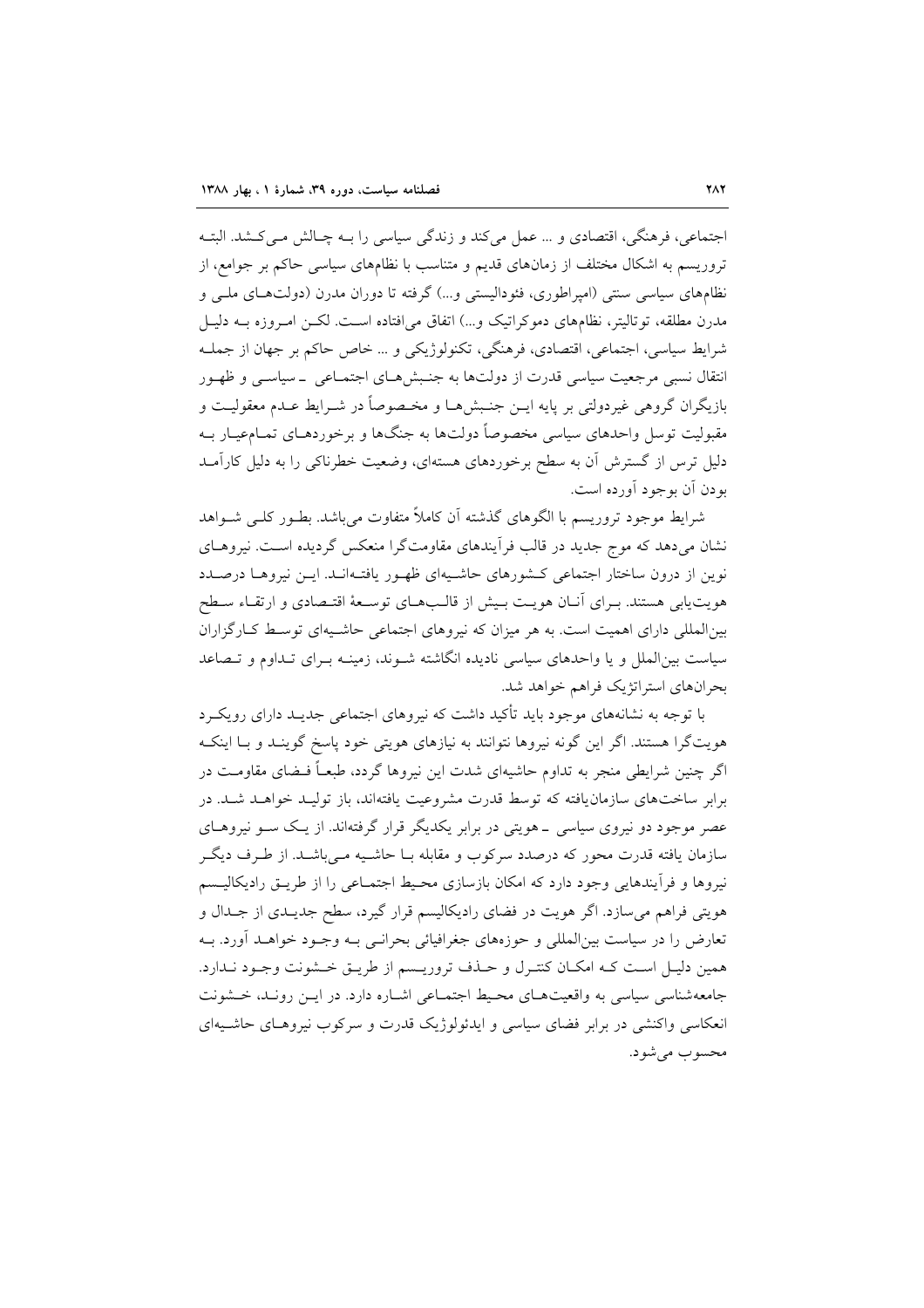# منابع و مآخذ:

#### الف - فارسى:

- ۱– برای مطالعه بیشتر، ر.ک. به : آلبرت، باندورا، **سازوکارهای بی قیدی اخلاقی**. در: و، رایش. -www.BBC Persian. Com, 2005/07/16.
- ۲– بوتو، برنظیر، (۱۳۸۶)، **آشتی: اسلام، دموکراستی، غــرب**. در: روزنامــه ایــران، سـال چهــاردهـم، شــماره ۳۸۶۱، چهارشنبه ۲۴ بهمن.
- بورینه، ژاک، (۱۳۸۴)، **تجزیه و تحلیل اقتصادی تروریسم**، ترجمـه: علیرضـا، طیـب، در: ع، طیـب، **تروریــسم**؛  $-\mathsf{r}$ **تاریخ، جامعهشناسی، گفتمان، حقوق،** نشر نی، تهران، چاپ دوم.
	- ۴– پست، جرالد، منطق روانشناختی تروریسم؛ رفتار تروریستی، محصول نیروهای روانی، ص ۴۷. در: و، رایش.
- پولی، میشل، و دوران، خالد، (۱۳۸۰)، **بنلادن کیست**؟ (مقدمهٔ رولف، توپ هوون)، ترجمــه، مهــشید میرمعــزی،  $-\Delta$ انتشارات روزنه، چاپ اول.
	- ۶– پیپ، روبرت، منطق تروریسم انتحاری؛ مسأله اشغال است نه بنیادگرایی. در:
- جیوانی، بورادوری، (۱۳۸۴)، (گفتگوی جیووانا بورادوری با یورگن هابرماس و ژاک دریـدا دربـارهٔ تــرور و  $-V$ تفکر؛ فلسفه در زمانه ترور، ترجمه امیر هوشنگ افتحاری راد. عنوان بحث هابرماس عبارت است از: **بنیانگرایی و** ترور، و عنوان بحث دریدا عبارت است از: **یازده سپتامبر و تروریسم جهانی**). در: **جهان جدید؛ سیاست و اندیشه** پس از یازده سپتامبر، خردنامه دیپلماتیک؛ ضمیمه روزنامه همشهری، شهریور.
- ٨– چامسکی، نواَم، (١٣٨٣)، ١١ سپتامبر و پیIمدهایش: جهان به کجا میرود؟ ص ۶۵. در: احمــد، سـيف، جهــان پس از ۱۱ سپتامبر؛ استراتژی امپریالیسم در هزاره سوم، نشر آگاه، چاپ اول، پائیز.
- دلاپورتا، دوناتلا و دیانی، ماریو، (۱۳۸۴)، مقدمهای بـر جنـبش هـای اجتمـاعی، ترجمـه: محمـدتقی، دلفـروز،  $-9$ انتشارات كوير، چاپ دوم.
	- ۱۰– راپاپورت، دیوید، **ترور مقدس** در: و، رایش.
- ۱۱- شارل بریزار، ژان و داسکیه، گیوم، (۱۳۸۱)، حقیقت ممنوع، ترجمه: دکتر حامد فولادوند، انتشارات عطایی، چاپ اول.
- ۱۲ عالم، عبدالرحمان، (۱۳۷۹)، **تاریخ فلسفه سیاسی غرب؛ عصر جدید و سده نوزدهم**، تهـران، انتـشارات وزارت خارجه، چاپ دوم، سال.
- ۱۳ عال<sub>ی ب</sub>ور، حسن، (۱۳۸۶)، اقدامات تروریستی: موقعیتسنجی قانونی، ضرورت سنجی تقنینی. در: برداشت دوم (نشریهٔ مرکز بررسیهای استراتژیک نهاد ریاست جمهوری اسلامی ایران)، سال چهارم، (سـری جدیـد)، شـماره ۶، : مستان
- ۱۴ عباسی، مهدی، (۱۳۸۳)، **تروریسم مجازی؛ تهدیدی برای آینده**، ص ۳۰. در: نشریهٔ فرهنگ و فناوری، ویژهنامــه همایش فرهنگ و فن|وری؛ اطلاعات و توسعه، سال اول، شماره سوم، دی و بهمن.
- ۱۵- فلچر، جرج. پی، (۱۳۸۴)، **رمانتیکها در جنگ**، گزارش و ترجمه: علی، نیکویی. در: خردنامه همشهری، ضـمیمه هفتگی اندیشه، شماره ۷۴، ۱۱ آبان.
- ۱۶- کرنشاو، مارتا، (۱۳۸۱)، منطق تروریسم؛ رفتار تروریستی، محصول انتخابی استراتژیک، ص ۹، در: و. رایش، ریشههای تروریسم، ترجمه: حسین محمدی نجم، چاپ اول.
- ۱۷ کرنشاو، مارتـا، مسایل <mark>در خور توجه، تحقیقات لازم و دانش ضروری [در مسایل مربوط بــه تروریـــــم]،</mark> در: رايش.
	- ۱۸- کلن، کانراد، ایدئولوژی و شورش (تروریسم در آلمان غربی). در: و، رایش.
- ۱۹- گزارش سالانهٔ کنگرهٔ اَمریکا؛ گرایش تروریسم برای دستیابی به سلاحهای شــیمیایی \_ بیولوژیــک، (۱۳۸۳)، ترجمه: مجید علیزاده، ماهنامهٔ نگاه، سال چهارم، شمارهٔ ۴۴، خرداد و تیر.